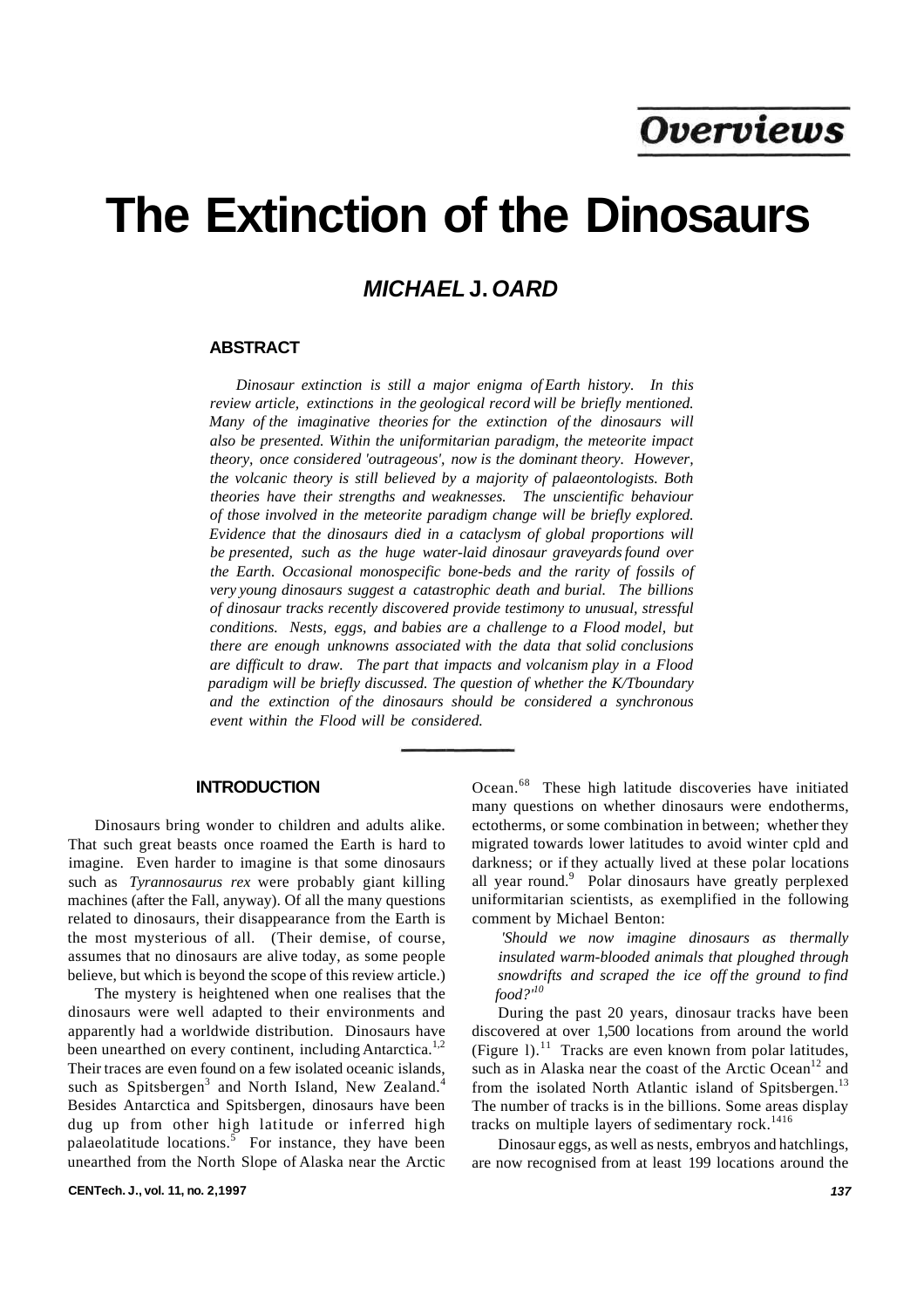

**Figure 1.** Worldwide distribution of dinosaur footprint discoveries. About 1,500 locations have been known to yield dinosaur tracks.

world (Figure 2).<sup>17</sup> A new discovery from Spain suggests a whopping 300,000 eggs packed into a rock volume of about 12,000 cubic metres. $1819$  These rocks are probably within marine sandstone, so according to the uniformitarian paradigm the nests are automatically said to have been laid at the seashore. Despite all these eggs, embryos within the eggs are very rare.<sup>20</sup> Characteristics of nests, eggs, and

hatchlings in north central Montana, USA, have given rise to interesting interpretations of dinosaur maternal care. $2^{1,22}$ 

Why did the dinosaurs, as well as the marine reptiles and the flying reptiles, vanish from off the face of the Earth? This is the burning question. Although many dinosaurs became extinct well before the End Cretaceous, nevertheless Zhao Zi-Kui indicates that dinosaur extinction still remains a major enigma of Earth history, despite two promising theories:

*'Thus, the dinosaurs could quickly make use of the available ecological and evolutionary opportunities. However, they all vanished from the earth in the global events at the end of the Cretaceous. The cause poses a difficult question for which no*  *ready answer is apparent.'*<sup>23</sup>

# **EXTINCTIONS IN GENERAL**

Dinosaurs, although creating the most interest, are but one group of animals that became extinct at the end of the Cretadeous (the geological timescale is used for communication purposes only and is not meant to endorse the geological column or time-scale). Extinctions have also occurred in all other periods of geological time. The subject of extinctions is rather controversial due to

(1) taxonomic difficulties,

(2) the unknown time-stratigraphic range of most species,

(3) the multiplication of names for the same organism, and

(4) the unknown palaeobiogeographic distribution of many taxa.<sup>24</sup>

A few evolutionists actually believe there was no such thing as 'mass

extinction'.<sup>25</sup> Many others see a background level of extinction punctuated by nine periods of high extinction rates. Table 1 lists the geological time of these nine mass extinction events and their probable causes.<sup>26</sup>

The most singular extinction event in the supposed history of life was not the End Cretaceous disappearance of the dinosaurs, but the End Permian demise of most groups



**Figure 2.** Worldwide distribution of the 199 sites where dinosaur eggs have been found. Major deposits are few. The fragile eggs were easily broken and then dissolved in groundwater. Most of those that were fossilised go unrecognised by the untrained eye.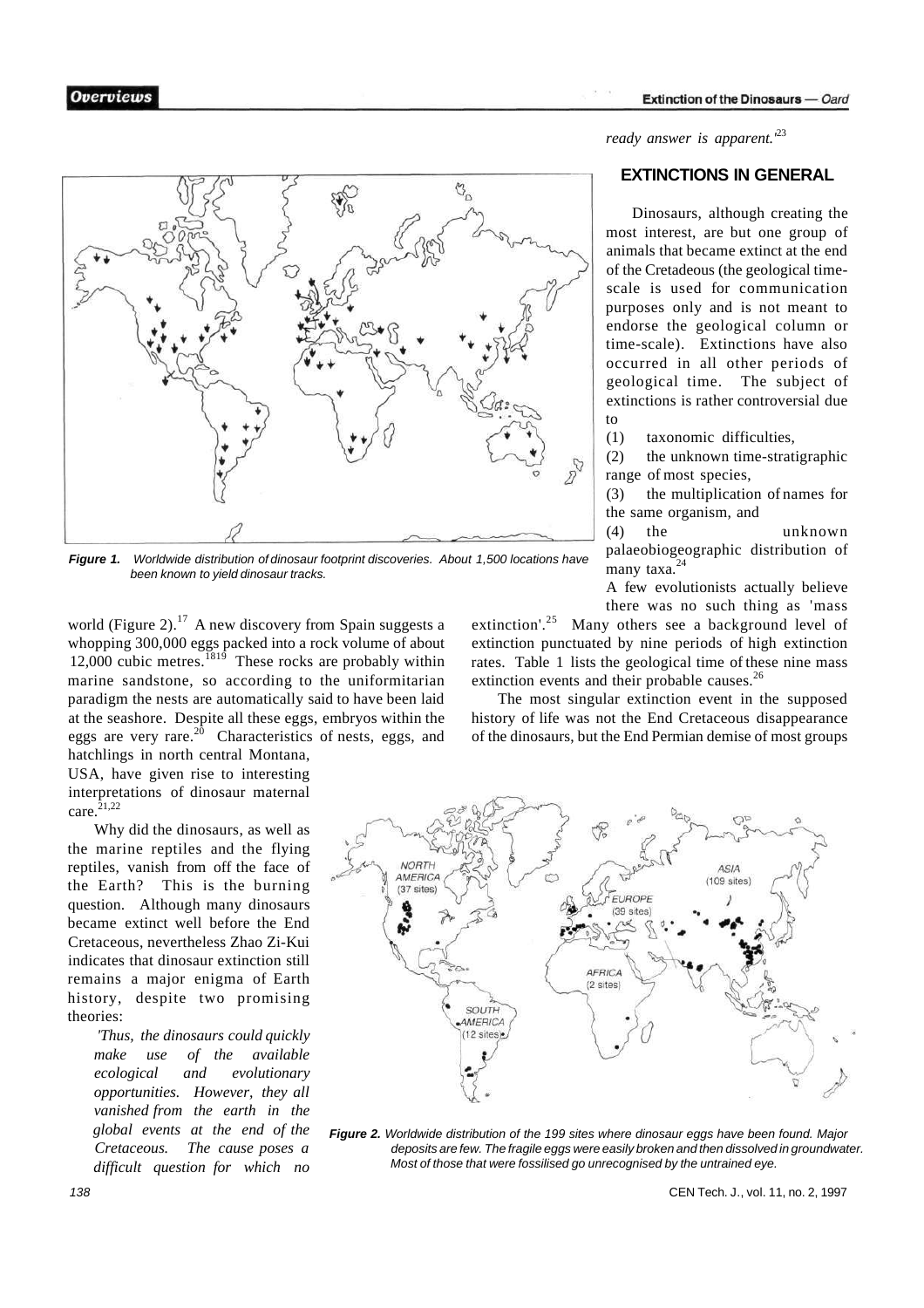of marine and terrestrial animals.<sup>27</sup> The gravity of this End Permian event varies, depending upon the scientist doing the analysis and upon whether the datum is at the species, genus, or family level. One estimate is that 57 per cent of marine families and 96 per cent of marine species were decimated.<sup>28</sup> Referring to Table 1, this extinction is attributed to cooling from an 'ice age' in combination with a marine regression. However, according to the uniformitarian paradigm the late Carboniferous and early Permian 'ice age' had ended millions of years before<sup>29</sup> and should have caused a marine transgression due to melting ice, at least up until mid Permian time. Recent research is now trying to tie in the massive End Permian time extinctions with a giant meteorite impact, based on the finding of shocked quartz in Australia and Antarctica. $3$ 

Since geologists love cycles, five of the extinction

events in Table 1 motivated David Raup and John Sepkoski to postulate a 26 million year extinction periodicity over the past 250 million years of geological time.<sup>31</sup> One hypothesis for the cycle was that Nemesis, a twin star of the Sun, periodically disturbed the hypothetical Oort cloud of comets, some being ejected into the Solar System.<sup>32</sup> Some of these comets then collided with the Earth, resulting in the periodic mass extinctions. Nemesis has of course never been observed, neither has the Oort cloud. It is interesting that the 26 million year periodicity motivated other scientists to statistically scrutinise terrestrial

theories, and many more have been added since then.<sup>42</sup> Probably only the cause of the Pleistocene ice age has generated as many bewildering theories. (As of 1968, there were 60 theories for the cause of the ice age. $^{43}$  In 1957, a prominent ice age specialist, J. K. Charlesworth, summarised ice age theories:

*'Pleistocene phenomena have produced an absolute riot of theories ranging 'from the remotely possible to the mutually contradictory and the palpably*  inadequate."<sup>44</sup>)

Some dinosaur extinction theories postulate that dinosaurs died from the cold, while others suggest the beasts died from the heat, or else it was too hot in the summer and too cold in the winter. One theory hypothesises that the climate became too wet, while another that the climate dried out to kill off the dinosaurs.

|                  | <b>EXTINCTION EVENT</b>     | <b>SUGGESTED UNIFORMITARIAN CAUSES</b>                             |
|------------------|-----------------------------|--------------------------------------------------------------------|
| $\mathbf{1}$ .   | Late Pleistocene            | Climate warming and predation by man                               |
| $\overline{2}$ . | Eocene/Oligocene Transition | Severe cooling, Antarctic glaciation, and ocean current changes    |
| 3.               | <b>End Cretaceous</b>       | <b>Bolide</b> impact                                               |
| 4.               | Late Triassic               | Increased rainfall and marine regression                           |
| 5.               | <b>End Permian</b>          | Severe cooling, glaciation, and marine regression                  |
| 6.               | <b>End Devonian</b>         | Cooling related to widespread anoxia of epeiric seas               |
| 7.               | Late Ordovician             | A Gondwana glaciation                                              |
| 8.               | Late Cambrian               | Habitat reduction probably caused by marine transgression          |
| 9.               | Late Precambrian            | Marine regression, anoxia, sluggish ocean, biological stress, etc. |

Table 1. Nine major mass extinctions and their suggested cause or causes.

impact structures, which supposedly 'verified' the 26 million year cycle.<sup>33</sup> Many scientists now dispute the  $26$ million year periodicity, revealing in the process questionable assumptions in taxonomic analysis:

*'Patterson and Smith's analysis produced the unexpected result that only a quarter of the families and family distributions recognised by Raup and Sepkoski are valid. The other three-quarters fell into six inappropriate groupings* . . ,'<sup>34</sup>

The 26 million year cycle of impact craters is very likely an example of the reinforcement syndrome, in which an hypothesis tends to be supported by further research, when the support really is not there.<sup>35</sup>

# **THEORIES OF DINOSAUR EXTINCTION**

Naturally, such a mystery as dinosaur extinction has spawned a wide range of theories, ranging from the plausible to the entertaining.<sup>3641</sup> In 1963, a geologist counted 46

The dinosaurs could have starved to death or died from overeating. Or their extinction may have been caused by a nutritional problem, such as newly 'evolved' flowering plants not providing the proper nutritional balance. Or the flowering plants could have evolved poisons that killed the dinosaurs, as some theorise. A variant on the poisoning theme is that poisonous insects evolved and stung the dinosaurs into extinction. Others thought the water became poisonous with chemicals. Another ingenious twist is that butterflies and moths evolved and the larvae stripped the plants of leaves causing the herbivores to pass away, bringing on the extinction of the carnivores. Another theory suggests the herbivorous dinosaurs simply changed their eating habits to a less favourable diet, causing the demise of all the dinosaurs. Some postulate that too many carnivores decimated the herbivorous dinosaurs.

Astronomical or geophysical causes have often been invoked, for instance a change in the Earth's gravity, the axial tilt, or a reversal in the magnetic field. Some postulate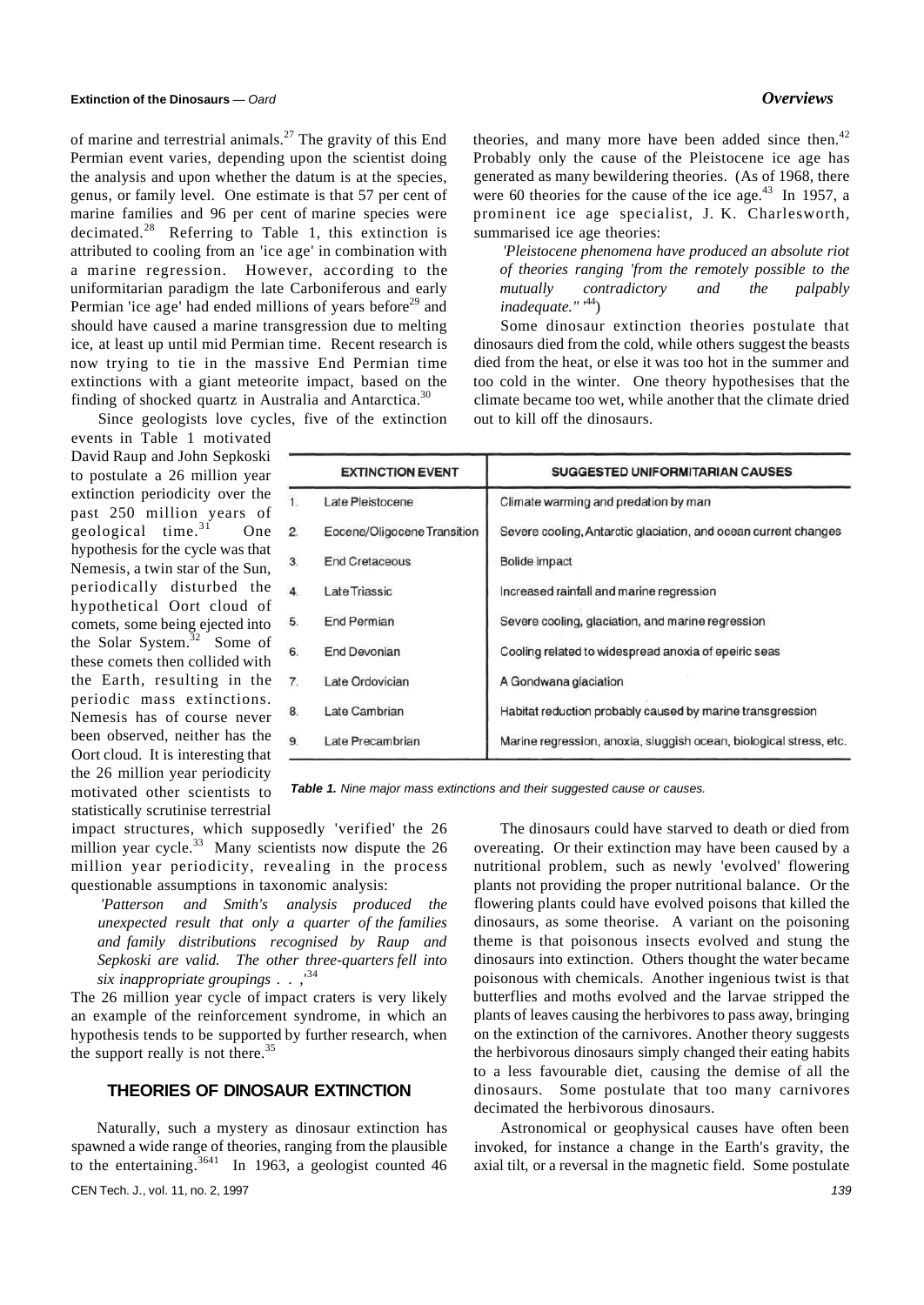a sudden bath in cosmic radiation. One theory, reinforced at one time by the iridium anomalies in sedimentary rocks, is that a supernova exploded near the Earth. $45$  In this case the supernova would have increased the solar proton flux, which would have broken down the protective ozone layer, allowing ultraviolet radiation to zap the dinosaurs. Or the supernova explosion could have sharply increased cosmic rays.<sup>46</sup> Another imaginative hypothesis claimed that intense volcanism spewed up large quantities of radioactive elements, so that the dinosaurs died of radiation poisoning.

In 1978, it was proposed that a spillover of cold brackish water from an isolated Arctic Ocean caused an ecological chain reaction, first killing off the pelagic plankton and ending with the terrestrial animals. $^{47}$  Another terrestrial theory postulated that the land became too hilly. Many palaeontologists favour a regression of shallow seas, which suppressed dinosaur speciation rates and increased extinction rates. The mechanism for this vague hypothesis supposedly was due to competitive interchange between faunas and increased disease vectors.

A variety of theories suggest that either the pressure or some other component of the atmosphere changed to kill off the dinosaurs. One example is a decrease in carbon dioxide; another example is an increase in oxygen given off by too many plants. However, others have suggested oxygen decreased due to a decrease in plankton.<sup>4</sup>

A past popular favourite was that little mammals, waiting for 'the great die-off in order to evolve, advanced dinosaur extinction by eating dinosaur eggs. However, vertebrate palaeontologists generally believe the mammals were too small to have accomplished this feat.<sup>49</sup>

There is a large list of far-fetched to entertaining theories (some possibly suggested tongue-in-cheek), including extinction by parasites, slipped vertebral discs, hormonal disorders, shrinking brains, chronic constipation, over specialisation, inability to change, becoming too large, senility, hyperpituitarism, cataracts, racial senescence (they simply lived long enough), and social problems causing malformations of their bones during growth. Charig lists the following as the most outrageous: poison gases, volcanic gases, meteorites, comets, sunspots, God's will, mass suicide and wars.<sup>50</sup> Interestingly, volcanism, meteorite impacts and cometary collisions are now the major contenders, and I will argue that the real reason is an 'act of God' through the agency of the worldwide Genesis Flood. 'Outrageous' geological theories, for example, J. Harlen Bretz's Spokane Flood as the origin of the channelled scabland in eastern Washington, USA, should not be so freely dismissed.

In spite of the recent dominance of the meteorite hypothesis, scientists continue to add new causes or subsidiary causes for the extinction of the dinosaurs. Some of these recent mechanisms are:

- (1) cancer triggered by huge bursts of neutrinos released by dying stars in the Milky Way Galaxy; $5152$
- (2)  $\overline{AIDS}$ ;<sup>53</sup> and

(3) hypercanes, super hurricanes that could be triggered by meteorite impacts, causing environmental catastrophe.<sup>54,55</sup>

# **REVIVAL OF THE METEORITE EXTINCTION THEORY**

Ever since 1980, the meteorite hypothesis has swept to centre stage, and a large literature now surrounds it. Back in 1979, the meteorite hypothesis was considered outrageous by many geologists. The turnaround came with the discovery of an iridium (Ir) anomaly at the Cretaceous/ Tertiary  $(K/T)$  boundary.<sup>56</sup> In thin clay layers (1 cm to several tens of centimetres thick) found at Gubbio, Italy, and at Stevns Klint, Denmark, the contained Ir concentrations were increased 30 and 160 times respectively above background levels. The Earth's crust is depleted in iridium and other platinum group elements, while meteorites are enriched in them. A 10 km diameter meteorite was said to have injected 60 times its mass in pulverised rock into the stratosphere, causing a cooling trend that wiped out about 50 per cent of the biota, including all the dinosaurs. Conversely, others envision the impact caused a sudden, short-term temperature rise, instead of cooling from a 'nuclear winter'-like mechanism.<sup>57</sup> The sudden heating supposedly was caused by an oceanic impact which injected water into the stratosphere producing a 'vapour canopy' effect.

It did not take long to discover Ir anomalies at other K/T sites.<sup>5860</sup> Currently, there are 103 known K/T iridium anomalies from around the world, mostly in marine sediments either on the bottom of the ocean or on land.<sup>61</sup> As for the frequency of meteorite bombardment, Eugene Shoemaker estimated that the Earth probably was struck 5 to 10 times by meteorites that formed craters greater than 140 km in diameter. $^{62}$  So an impact at the K/T boundary is not as outlandish within the uniformitarian paradigm as many first thought. Other scientists using computer climate models reinforced the scenario of disastrous climatological and ecological effects.<sup>6</sup>

The discovery of shocked quartz in eastern Montana, USA, in 1984, $^{64}$  and at many other sites around the world $^{65}$ since then, is considered further proof of the meteorite hypothesis. Shocked quartz differs from ordinary quartz, in that the crystal lattice has become compressed and deformed by pressure. Under a scanning electron microscope, the quartz exhibits planar striations in one or more directions on a crystal face.

Various other, more minor and equivocal evidence has been adduced in favour of the meteorite/asteroid extinction hypothesis, such as:

- (1) a palynological change from ferns to angiosperms in 'continental' deposits;<sup>66</sup>
- (2) the existence of microtektites,  $67$  which are small, droplet-shaped blobs of silica-rich glass;
- (3) soot-rich horizons supposedly from global wildfires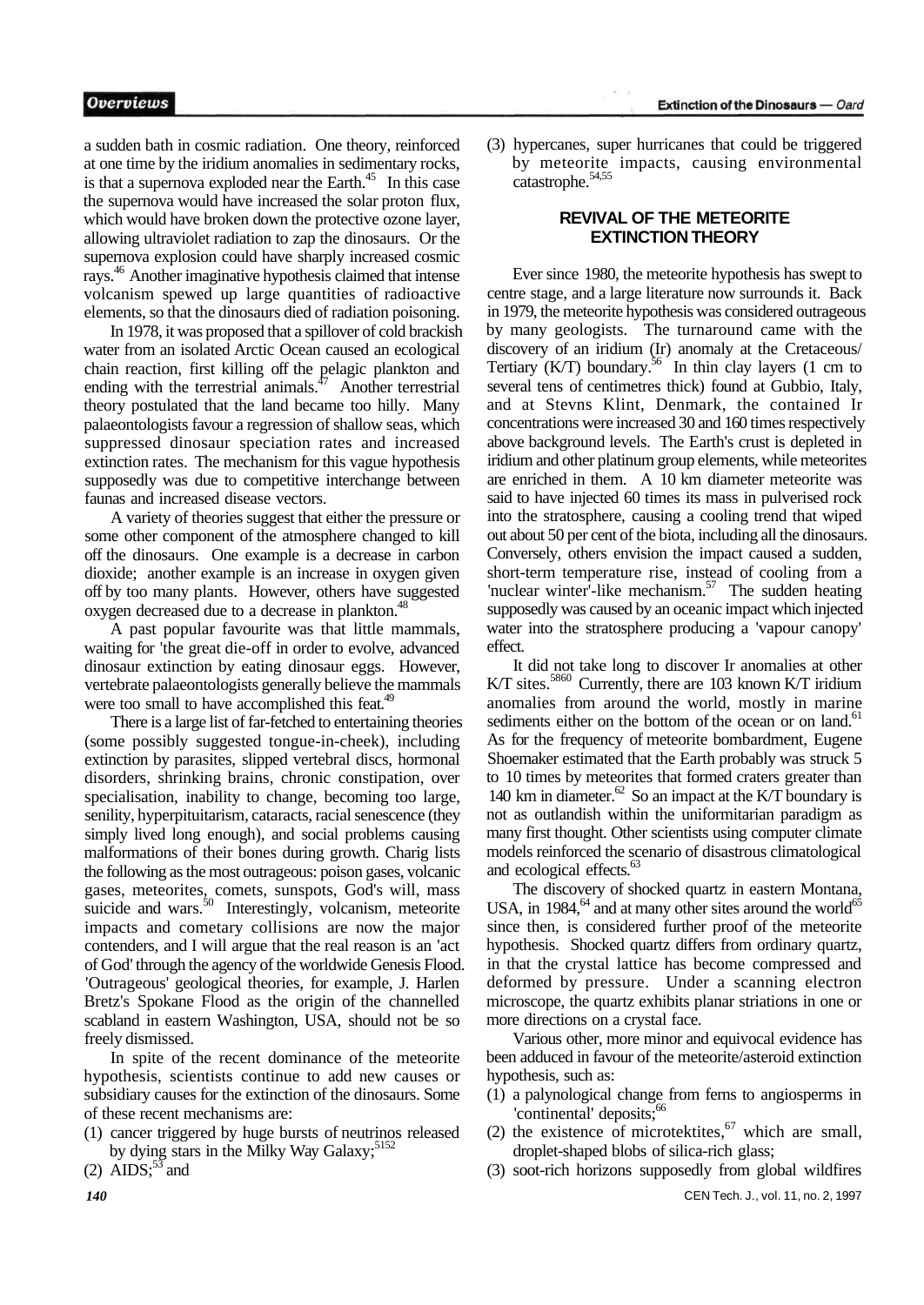caused by the heat of impact;<sup>68</sup>

- (4) various isotopic ratios; $69$
- (5) various other platinum group elements; $\frac{70}{10}$  and
- (6) the discovery of the 'smoking gun' —the Chicxulub structure on Mexico's Yucatan Peninsula.<sup>71</sup>

Thus, the meteorite extinction theory has seemingly been verified by an overwhelming amount of observational data.

#### **THE VOLCANIC THEORY**

The triumph of the meteorite theory has come with much dissent, especially from palaeontologists who opted for a volcanic mechanism, often combined with marine regression, to explain the data.<sup>72,175</sup> Even in spite of what seems like impressive confirmation of the meteorite theory and reinforced by the scientific press and news media, the dispute continues.<sup>76</sup> If you read only the evidence for the impact theory, you would be impressed. However, if you read further the evidence for the volcanic theory, you would discover that the meteorite theory is not as well supported as it may seem.

Volcanic adherents point to the evidence of massive volcanism around the K/T boundary, for instance, the 1 million  $km^3$  of Deccan basalts in India and the extensive volcanism in western North America related to the Laramide Orogeny. To them, it is more logical that the dinosaurs died out gradually from all this volcanic activity.

As it turns out, iridium is also associated with volcanism, especially with dust injected into the atmosphere from basaltic extrusions.<sup>77</sup> For instance, the fine airborne particles above an Hawaiian basaltic eruption were found to be highly enriched in iridium, much higher than in the K/T boundary clays at Gubbio and Stevns Klint.<sup>78,79</sup> High iridium has also been associated with other volcanic eruptions and found within volcanic dust bands in the Antarctic ice cores. This fine material is of similar particle size as the K/T boundary clay.

Even shocked quartz has been associated with volcanism.<sup>80-82</sup> Impact supporters counter that this shocked quartz is only weakly deformed compared with the K/T boundary shocked quartz, and that shocked quartz is associated with known impact craters as well as nuclear bomb test sites.<sup>8384</sup> However, Officer and Page argue that shocked grains are not found at some K/T boundary clays, and some shocked quartz grains are too large to have been transported far by the atmospheric winds. $85$  Officer adds that evidence of high-pressure shock is now found within rocks formed by explosions within volcanoes.<sup>86</sup>

Many other arguments are brought forth that favour the volcanic theory and/or are inimical to the meteorite theory, such as:

- (1) various elemental ratios, especially arsenic and antimony to iridium;<sup>87</sup>
- (2) iridium spread over too thick a vertical interval at the K/T boundary, which supposedly would represent hundreds of thousands of years; $88,91$

CEN Tech. J., vol. 11, no. 2, 1997 *141* 

- (3) clays above and below the K/T boundary not much different from the K/T boundary clay;  $92$
- (4) survival of some environmentally sensitive plants and animals that should have gone extinct,<sup>93</sup> such as frogs, tropical plants<sup>9495</sup> and marine plants that require uninterrupted sunlight;<sup>9697</sup>
- (5) iridium spikes and shocked quartz at many other geological times;<sup>98</sup>"<sup>105</sup>
- (6) many extinctions well before the K/T boundary;<sup>106 $108$ </sup>
- (7) many missing K/T intervals; $^{109}$
- (8) the new discovery of polar dinosaurs that supposedly could withstand periods of cold and darkness;<sup>110111</sup>
- (9) much Cretaceous clay or shale of volcanic origin in North America;<sup>112</sup>
- (10) no statistical support for a sudden extinction of dinosaurs;<sup>113</sup> and
- (11) the possibility that the Chicxulub structure is not of impact origin.<sup>114</sup>

Because the extinctions near the K/T boundary are believed to be either gradual or stepwise, $115$  some impact enthusiasts have backed off and instead have suggested extinctions by multiple comet impacts over a 3 million year period.<sup>116</sup> The main problem with the cometary hypothesis is that comets have a low abundance of iridium.<sup>117</sup> Since relatively small iridium spikes have been found associated with 10 other extinction horizons, some investigators have suggested post-depositional mobility of iridium and other platinum group elements.<sup>118</sup> This mobility also would render ambiguous any elemental or isotopic ratios.

Adherents to the volcanic hypothesis offer good counterarguments to all the arguments used in support of an impact. However, impact enthusiasts counter all the volcanic arguments. There is evidence both in favour of and against each hypothesis.

# **THE PROCESS OF PARADIGM CHANGE IN SCIENCE**

The dinosaur extinction controversy has revealed how a particular subfield reacted to a paradigm change. Before 1980, practically all scientists were strongly biased against the meteorite hypothesis. This strong bent was mostly due to the uniformitarian assumption of historical geology:

*'Geological sciences have undergone a major shift in paradigms. For two centuries, the tenet of uniformitarianism, encapsulated in the phrase "the present is the key to the past", was the skeleton upon which the history of the Earth was constructed.'<sup>119</sup>*

The meteorite hypothesis severely challenged the uniformitarian assumption. $^{120}$  But, the impact enthusiasts had chemical data, instead of speculation. The iridium anomalies could not only be observed, but could be further tested at other K/T sites. The finding of iridium spikes at other K/T boundaries convinced most scientists, although at the time the geochemistry of iridium was poorly known, and still is poorly known in a marine environment.<sup>121</sup>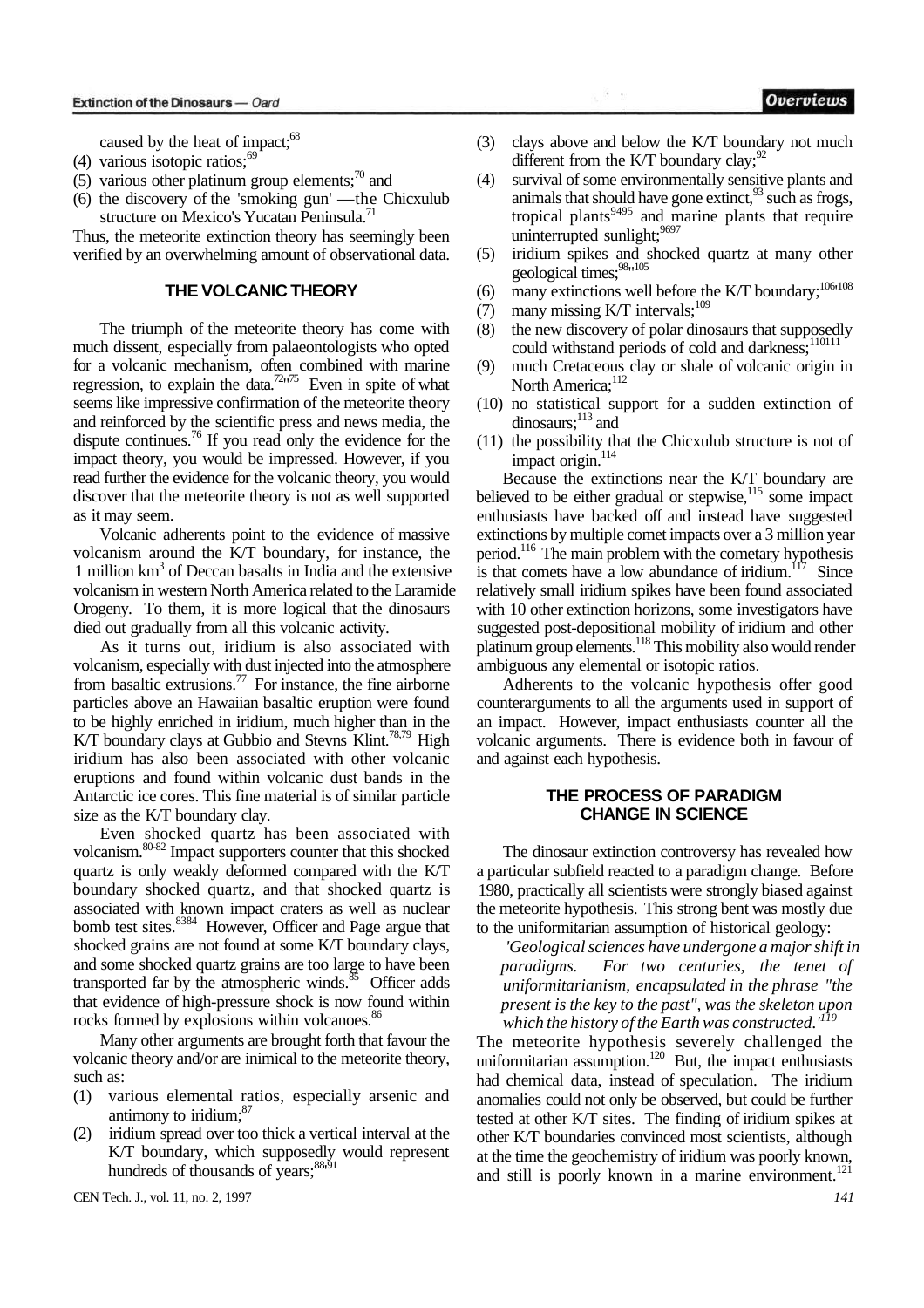Eventually, meteorite impacts came to be viewed as part of the uniformitarianism paradigm after all.

Thus the meteorite theory was quickly supported and built up by the scientific press, especially by the journals **Science** and **Nature.** Then the popular press accepted it as fact, followed by most intellectuals.<sup>122</sup> The only group of scientists that were not persuaded were the palaeontologists, except for those who advocated punctuated equilibrium, since the idea of impacts fits nicely into their theory. The palaeontologists had already worked out the order and timing of dinosaur palaeonecrology, and it was a slow evolutionary birth and death. They also did not like 'outsiders' such as 'alien' physicists (Luis Alvarez was a famous physicist who had received the Nobel prize) messing around in their speciality.<sup>123,124</sup> Palaeontologists mostly favour the volcanic theory with marine regression.

So, before 1980 scientific bias was against the meteorite theory, but afterwards it was against all other theories. Scientists, nowadays, barely consider the palaeontologists' arguments, many of them quite good from the uniformitarian standpoint. They simply believe the iridium anomalies and the shocked quartz grains prove the meteorite theory.

An overview of the controversy shows that whether a person accepted or rejected the meteorite theory was greatly preconditioned by his institution of higher learning and his scientific discipline.<sup>125</sup> The peer pressure to conform to the preconceived ideas of one's institution is strong, as Stephen Jay Gould admits:

7 *think orthodoxy is enormously supported. In fact, I would make an argument* — *and I think that anyone who argues against this is not being quite honest that institutions, universities in particular, are very conservative places. Their function is not* — *despite lip service* — *to generate radically new ideas. There's just too much operating in tenure systems and granting systems, in judgmental systems* — *usually older upon younger people* [with] *the pretenure needs to conform.'<sup>126</sup>*

Such strong peer pressure results in what is called by many others a 'bandwagon effect', $127$  another name for the reinforcement syndrome. William Glen explains:

*'The "bandwagon effect", exacerbated by the rapid pace of the mass-extinction debates, was strongly in evidence in this study; it was also documented* in vivo *in studies of the accretionary-terrain research program* . . .<sup>128</sup>

Biases were so strong that scientists resorted to many unscientific ploys to get their personal way, such as verbally attacking one another; using polemics to push their preferences, sometimes using outdated data; refusing to publish key data; and refusing grants for research they did not agree with.<sup>129130</sup> An after-the-fact study by William Glen indicated that few, laymen and scientists alike, really knew much about the issue.<sup>131</sup> This is a sad state of affairs within science — it is no different when it comes to the creation/evolution controversy.

# **EVIDENCE THE DINOSAURS DIED IN A GLOBAL FLOOD**

Despite the popularity of the meteorite theory, many scientists believe the extinction of the dinosaurs has not been solved, or else that the meteorite theory needs a secondary, boosting mechanism. The extinction of the dinosaurs is still a major mystery. Gregory Paul exclaims:

*'The history of the dinosaurs is marked by remarkable success and stability during the Mesozoic. Far from being inherently vulnerable, the dinosaurs survived in spite of repeated changes in sea level and climate, enormous volcanic eruptions, and great impacts. Indeed, the dinosaurs 'fecundity makes it hard to see how such resilient animals could ever have been killed off. The extinction of the dinosaurs was probably not part of the normal course of evolutionary fluctuations, nor was it just another result of random extraterrestrial disruptions. Instead, it remains one of the most extraordinary and inexplicable events in Earth history.'<sup>132</sup>*

Could the reason the extinction of the dinosaurs remains such a major mystery be because of the uniformitarian bias within historical geology?

#### **A Watery Cataclysm and Dinosaur Graveyards**

For most creationists, the extinction of the dinosaurs, as well as other extinctions, is not a mystery. In fact, the extinction of the dinosaurs and many other creatures has an easy answer — they simply died in the Genesis Flood (except those dinosaurs likely taken on the Ark, which probably died soon after the Flood). Genesis 7:21,22 states:

'And all flesh that moved on the earth perished, birds and cattle and beasts and every swarming thing that swarms upon the earth, and all mankind; of all that was on the dry land, all in whose nostrils was the breath of the spirit of life, died.'

Although there are still many unknowns associated with the observed fossil data on dinosaurs, and the information that is available is often incomplete and interpreted within the evolutionary/uniformitarian paradigm, much of what is known so far fits quite well within the Flood paradigm.

The most obvious aspect of dinosaur fossils is that most dinosaurs must have been buried rapidly in water. Alternately, the dinosaurs could also have been entombed in giant mass flows. Based on the random mixing of charcoalised wood with sand found in Colorado and northeastern Wyoming, Edmond Holroyd provides evidence for at least region-wide catastrophic debris flows associated with dinosaur remains.<sup>133-135</sup> Furthermore, after burial fossilisation must have proceeded rapidly under special conditions in which minerals moving through the saturated sediments replaced the organic matter. Therefore, it is no surprise that water is closely associated with the burial and fossilisation of the dinosaurs. Clemens states that organisms must be buried rapidly by rare (in his mind 100-year or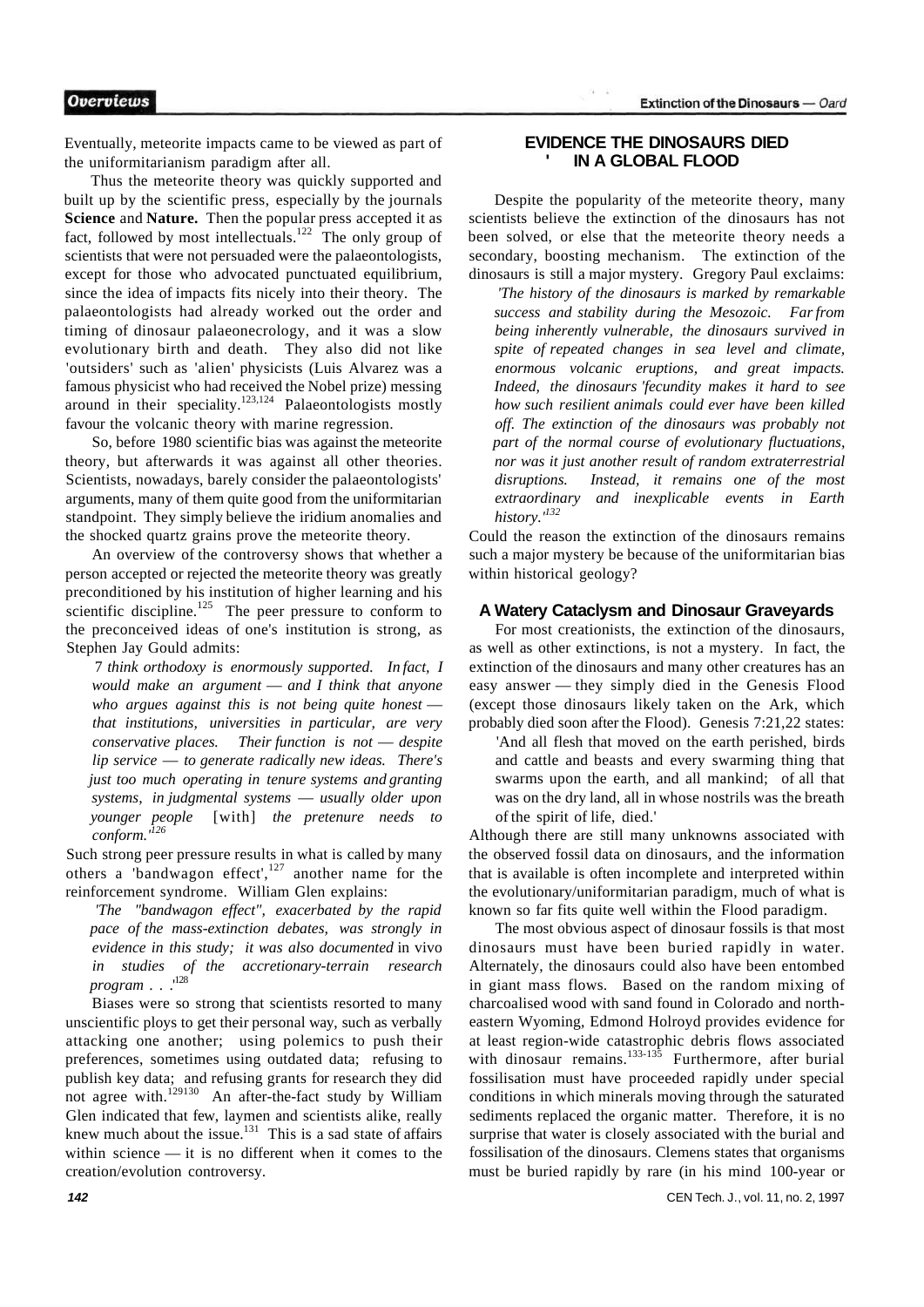**Overviews** 

500-year events) floods in order to be preserved as fossils.<sup>136</sup> The largest dinosaurs must have been buried by even 'rarer' floods.

A sizeable number of dinosaurs were entombed in obvious marine sediments.<sup>137-139</sup> In assumed terrestrial sediments (the equivocal environmental designation of a terrestrial environment will be briefly discussed later), mainstream scientists commonly interpret the action of water as 'fluvial'. For diluvialists, the dinosaurs could have been buried either by sheet flow or channelised flow; either one is possible in a global Flood depending upon many variables.

Dinosaurs are often found in large bone-beds or dinosaur graveyards, where many dinosaur bones are packed together. This provides evidence for at least catastrophic local floods.<sup>140-142</sup> A few of these bone-beds contain thousands of dinosaurs and indicate catastrophic action. Probably the largest bone-bed in the world is located in north-central Montana, USA. Based on outcrops, an extrapolated estimate was made for 10,000 duckbill dinosaurs entombed in a thin layer measuring 2 km eastwest and  $0.5$  km north-south.<sup>143144</sup> The bones are disarticulated and disassociated, and are orientated eastwest. However, a few bones were standing upright, indicating some type of debris flow.<sup>145</sup> Moreover, there are no young juveniles or babies in this bone-bed, and the bones are all from one species of dinosaur. Horner and Gorman describe the bone-bed as follows:

*'How could any mudslide, no matter how catastrophic, have the force to take a two- or three-ton animal that had just died and smash it around so much that its femur* — *still embedded in the flesh of its thigh* — *split lengthwise?*" 146

A cataclysmic event obviously is implied.

Another bone-bed containing thousands of duckbill dinosaurs, mostly in a single layer, is found in north-eastern Wyoming.<sup>147</sup> Over 90 smaller bone-beds make up the huge deposit in Dinosaur Provincial Park, Alberta, Canada.<sup>148</sup>"<sup>150</sup> Dinosaur National Monument in Vernal, Utah, USA, is world famous for its display of a water-laid jumble of disarticulated dinosaur bones.<sup>151</sup> Another well-known bonebed, mostly of large carnivores, is Cleveland-Lloyd Dinosaur Quarry in central Utah.<sup>152</sup> Colbert described the stacked dinosaur bones in Howe Quarry, Wyoming, USA as being '. . *.piled in like logs in a jam.'*<sup>153</sup> Robert Bakker can't help but think of a cataclysm when viewing the dinosaur graveyard at Como Bluff, Wyoming:

*'Anyone who cherishes notions that evolution is always slow and continuous will be shaken out of his beliefs by Breakfast Bench* [Como Bluff] *and the other geological markers of cataclysm.'<sup>154</sup>*

There are many other dinosaur graveyards in western North America, practically all, if not all, indicating catastrophic burial by water or aqueous slurries.

Dinosaur graveyards are not found just in the western United States, but worldwide. One of the first graveyards CEN Tech. J., vol. 11, no. 2, 1997 *143* 

discovered was an Iguanodon graveyard in Belgium.<sup>155</sup> A new sauropod graveyard has been discovered in Niger, Africa. This graveyard is dated as 'Cretaceous', even though the dinosaurs closely resemble 'Jurassic' dinosaurs of western North America and are dissimilar to dinosaurs from South America, which was expected according to the theory of plate tectonics.<sup>156</sup> A dinosaur graveyard of wellpreserved, articulated dinosaurs is now being excavated at Dashanpu, China.<sup>157</sup>

Another dinosaur graveyard that has recently made the scientific news is in Mongolia, also known for its many dinosaur eggs. This is one of the few graveyards that some scientists believe was buried, not by water, but by 'catastrophic' sandstorms.<sup>158159</sup> Just recently a 'brooding' oviraptorid was found on top of fossilised eggs in Mongolia.<sup>160</sup> David Weishampel says that what these dinosaurs ate in the desert is a problem. Moreover, the unique preservation of a brooding dinosaur

'. . . *owes a great deal to rapid death and burial in what must have been a powerful sandstorm, so sudden that we are left with the impression of an animal freezeframed in the act of nest brooding.'<sup>161</sup>*

It is doubtful a sandstorm could freeze-frame a brooding dinosaur. Usually any little disturbance will cause an animal to leave its eggs. There is the added question of how the dinosaurs are to be fossilised in a desert. It is more likely this powerful sandstorm was a 'giant watery sandwave' in a catastrophic flood.

Similar to the huge bone-bed in Montana,  $162163$  many of these dinosaur graveyards contain only one or mostly one type of dinosaur.<sup>164</sup> Practically all the bones in these monospecific bone-beds are disarticulated and broken.<sup>165</sup> Furthermore, babies and young juveniles are not only missing from monospecific bone-beds, but are extremely rare as fossils anywhere:

*'Except for nesting horizons, baby dinosaur remains are extremely rare in the fossil record, suggesting that most, if not all, baby dinosaur mortality occurred in the nesting area.'<sup>166</sup>*

Since dinosaurs lay many eggs, based on the number of eggs found in nests and clutches, and because infant mortality is normally high in animals, there should be many more fossils of babies and young juveniles than older juveniles and adults. In referring to dinosaur fossils worldwide, Horner and Gorman state:

*'As succeeding years yielded no other major finds of baby dinosaurs, the question grew in importance. If you think about it,. . . more dinosaurs should have died young than died old; that's what happens with most animals. And the high infant mortality should have produced a lot of fossils over the course of 140 million years* — *a lot of fossils that had never been found.'<sup>161</sup>*

The pervasive lack of very young dinosaurs and the occasional monospecific bone-beds of broken and disarticulate bones is most unusual. Some type of herding behaviour is normally invoked to explain monospecific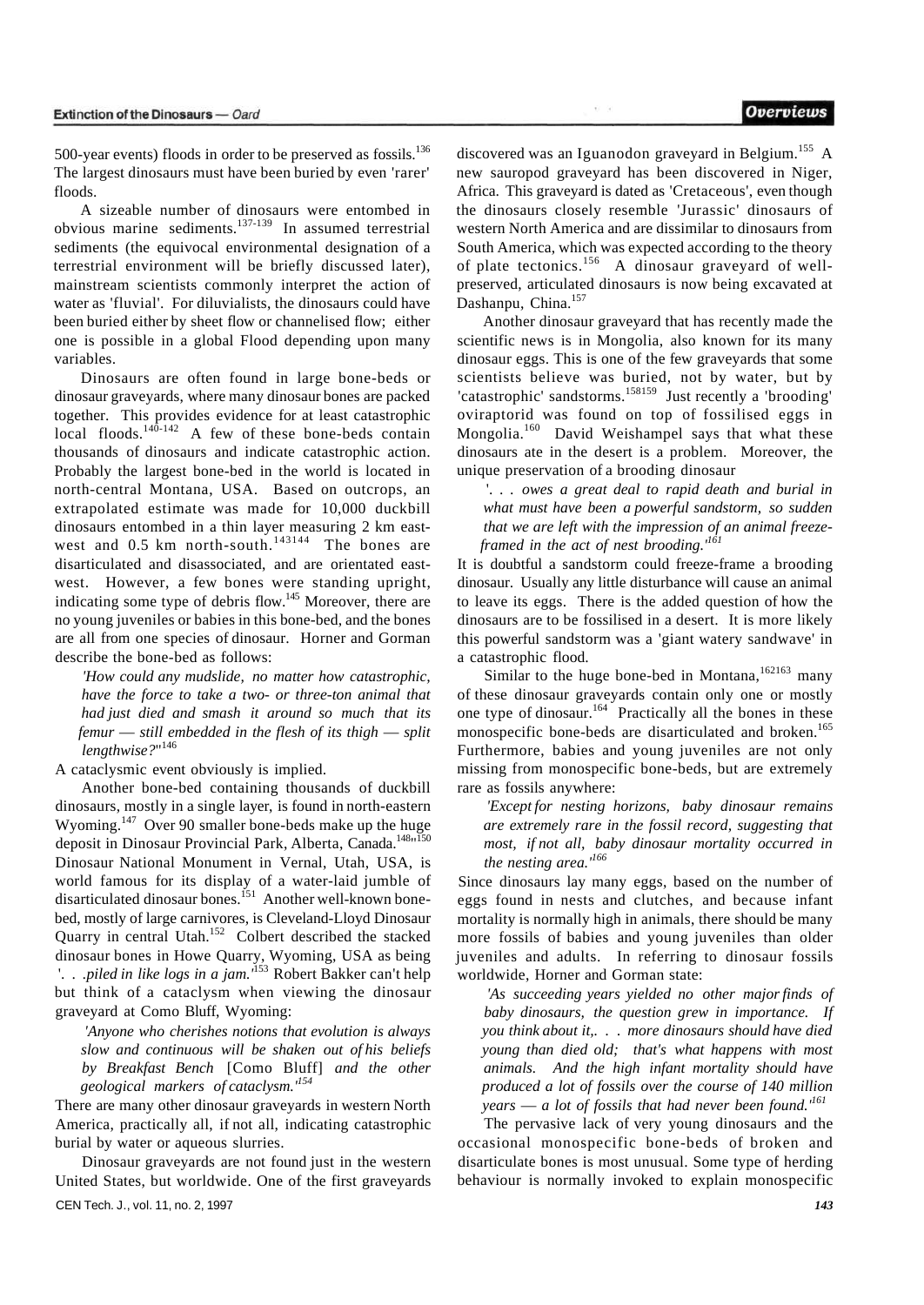bone-beds, although the stratigraphic character of some bone-beds does not favour this hypothesis. The lack of young juveniles in the monospecific bone-beds is perplexing, because young dinosaurs should have accompanied older dinosaurs in a herd, as observed in herds of animals today. The character of these bone-beds has given rise to a number of speculative theories, including local catastrophes. One would expect that local catastrophes, such as a flash flood or a volcanic eruption, would entomb more than just one type of animal.

Could these monospecific bone-beds containing older juveniles and adults provide further evidence of a unique watery catastrophe? One would surmise that during the initial onslaught of the Genesis Flood, adult and older juveniles would have been better able to flee the encroaching Flood waters. Dinosaurs of the same species may then have herded up, when normally they do not, only to be later buried together. Herding behaviour during times of stress is observed today among elk during cold, stormy weather; cattle before earthquakes; and many other species. The herding in this case would have nothing to do with 'gregarious behaviour' as some evolutionists surmise. Is it possible the reason for the rarity of baby dinosaurs outside nesting areas is because they could not keep up with the fleeing herd and perished quickly. Their bones were not fossilised probably because they were too fragile.

The existence and characteristics of dinosaur graveyards not only provide strong support for the Genesis Flood, but also tell us a few details of what occurred during that great cataclysm. For instance, some bone-beds, especially those in Montana and southern Alberta, show signs of exposure on land for a while following death. This is indicated by the remains of carnivorous dinosaur teeth, and only teeth, found among the bones, as well as tooth marks incised onto the bones.<sup>168-171</sup> In other words, these bone-beds were scavenged, which has given rise to the idea that *T. rex* was just a scavenger. Since the bone-beds are lying on thousands of metres of Flood sediments, it seems reasonable that the Flood sediments became temporarily exposed during the Flood.<sup>172</sup> Flood sediments could be exposed by either tectonic uplift or the falling of sea level due to the dynamics of ocean currents on a relatively shallow, flooded continent.<sup>173</sup>

#### **Dinosaurs Fleeing the Encroaching Flood Waters**

Dinosaur tracks also provide more details on unusual conditions during their formation. The importance of dinosaur tracks is that they represent live animals, so that in a Flood model, the tracks were made within the first 150 days of the Flood.<sup>174175</sup> In the western United States, billions of dinosaur tracks have recently been discovered.<sup>176-178</sup> Of special note are the megatracksites. One megatracksite in south-east Utah is on the upper boundary of the Entrada Sandstone, a supposedly desert sandstone. All the tracks are from a fairly large, carnivorous theropod. It is indeed

strange that one type of dinosaur lived in a large area of an alleged desert. What were they supposed to eat in a desert? The evidence could be better interpreted as a group of theropods embarking on a temporarily exposed sandy surface during the Flood. Since tracks must be buried rapidly within a matter of days or weeks to be preserved, $179$ the sandy exposure was brief, followed by another depositional event.

A 'dinosaur freeway' has been discovered that stretches from north-east New Mexico to north-west Colorado. The tracks are generally of two types and are found on multiple stratigraphic levels that supposedly span several million years. Since the strata containing the tracks are probably conformable, it does not seem reasonable that only two types of dinosaurs used this 'freeway' over several millions of years. It is more reasonable that dinosaurs found a linear strip of land (or a series of shoals separated by shallow water) during the Flood while the sea level was oscillating and sediments were being deposited.

There are also a number of features of the tracks that not only are better understood within a diluvial model, but also tell us some of the unique events that occurred during the Flood. First, the tracks are practically always found on bedding planes,<sup>180</sup> generally capping sedimentary units, which suggests a cycle of sedimentation during the Flood followed by a brief exposure above the water. Why wouldn't the tracks be found throughout the beds if the sediments were deposited slowly over long periods of time?

Second, the lack of relief on the track-bearing strata<sup>181</sup> indicates a rapid sedimentation event forming flat strata over a huge area. Otherwise, erosion over millions of years would have produced at least hilly topography and, therefore, tracks would traverse up and down hills.

The dinosaur-bearing Morrison Formation in the western United States (assuming all the many outcrops are time equivalent, which is questionable) represents what must have been a thin, flat plain a little above sea level. This plain covered  $1,800,000 \text{ km}^2$  from central Utah east to central Kansas, and from central New Mexico north to the Canadian border. The description of this Morrison 'peneplain' seems unreasonable:

*'The enormous area covered by Morrison sediments and the general thinness of the sedimentary sheet (being in most areas less than 100m in thickness) indicate that the sediments were distributed by widespread, flowing water.'<sup>182</sup>*

I can believe the widespread flowing water part, but did this flowing water excavate channels and valleys or create unconformities over a long period of time? The evidence for fluvial action is almost nonexistent:

*'Given the flat surface over which the Morrison was deposited. .* . *the absence of evidence for major single channel systems. Lack of initial valley incision into the surface left by the retreating seas, and the absence of unconformities within the Morrison . . .'*<sup>183</sup>

How can sediments be deposited thinly and evenly by rivers

*144* CEN Tech. J., vol. 11, no. 2,1997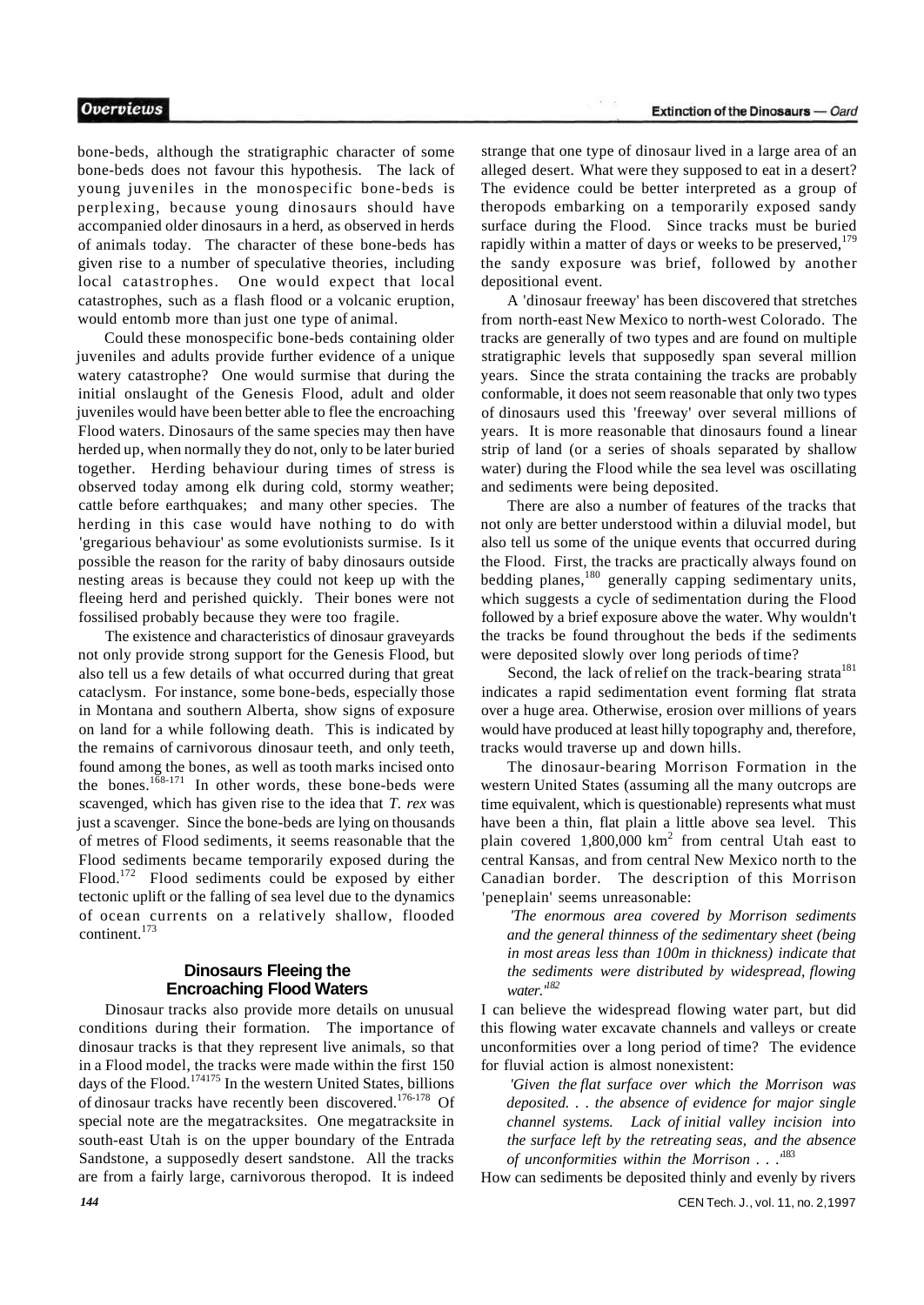over a huge, flat surface with little slope without leaving significant channels? Such a flat plain containing both dinosaur tracks and remains is most unusual: *'Nothing on earth today closely resembles the environment of the Morrison Formation.'<sup>1</sup> \* 4* Indeed, the observations of the 'Morrison Formation' bear striking evidence for catastrophic sheet flow, and not slow processes over millions of years.

Third, unusual, stressful conditions are also indicated by the fact that practically all trackways are straight.<sup>185</sup> Lockley and Hunt state: *First, the sauropod was changing direction, turning to the right, a phenomenon rarely recorded in trackways.'<sup>186</sup>* Any deer or elk hunter knows that land animals frequently meander, especially while looking for food. Straight tracks are usually made when the animal is in a hurry, escaping a predator or a hunter, or rapidly migrating. Even in these situations, the trackways will sometimes curve or meander a little. The fact that practically all dinosaur trackways are straight strongly favours animals desperately trying to escape some catastrophe. The worldwide extent of these straight dinosaur trackways provides evidence for a cataclysm of global proportions.

Fourth, there are very few tracks of babies or juveniles.<sup>187,188</sup> Coombs states:

*rare .* . . *but this apparent scarcity may be in part an artifact of taxonomic bias.'<sup>189</sup>*

Regarding this claim of taxonomic bias, it is interesting that 50 per cent of the elephant tracks from Amboseli National Park, Africa, were made by juveniles.<sup>190</sup> Although elephants probably grow much slower than dinosaurs grew, and it can be difficult recognising a small track, dinosaurs are expected to have produced many more babies than elephants. So the reasons for the rarity of tracks of both babies and juveniles is not in accord with observations from the modern world, and hence it is against the uniformitarian principle that guides geological thought. The lack of tracks of young dinosaurs fits better into the Flood model, in which babies and juveniles were less able to flee the encroaching Flood waters and hence were unable to make too many tracks.

Fifth, another uniformitarian puzzle that is better explained within a Flood paradigm is the nearly complete absence of tracks of stegosaurs, ankylosaurs and ceratopsians, although they are certainly heavy enough to make tracks and their skeletal remains are common.<sup>191</sup> Their thick armour and large bony plates suggest they were poor swimmers (in the track record, there is evidence of swimming dinosaurs and dinosaurs making tracks in shallow water $192-194$ ) and so they probably succumbed to the first inundation of their habitat.

In summary, all these unusual characteristics of dinosaur tracks do not fit into the uniformitarian paradigm of slow, gradual processes over millions of years. The evidence fits better a time of worldwide stress on dinosaurs trying to escape rising Flood waters. Since the tracks were made on

hundreds to thousands of metres of Flood sediments, the evidence, as With bone-beds, indicates briefly exposed sediments or shallow water during the period of rising Flood waters.<sup>195</sup> Track layers on more than one bedding plane represent brief exposures during a generally, continuous sedimentation event. The oscillations in local sea level would have been caused by local or distant tectonic events, tides, the dynamics of the Flood currents,<sup>196</sup> tsunamis, etc.

# **CAN DINOSAUR NESTS, EGGS, AND BABIES BE EXPLAINED WITHIN THE FLOOD?**

The hypothesis of exposed Flood sediments during the early stages of the Flood is further supported by dinosaur bone-beds and tracks. It is expected from this hypothesis that pregnant female dinosaurs would have laid eggs on these temporary refuges. So, the finding of fossilised dinosaur eggs, sometimes in nests, which have recently been discovered in many parts of the world, $197$  is not unexpected. However, of the thousands of fossilised dinosaur eggs discovered, only several contain embryos,<sup>198</sup> and most of these have been discovered in north-central Montana and southern Alberta.<sup>199</sup>"<sup>201</sup>

'As with bones, footprints of juvenile dinosaurs are quite to contradict the above Flood model; it seems as if too Several features of the nests, eggs, and babies appear much time was required for all the indicated dinosaur activity<sup>202-204</sup> For example, at a few locations, eggs have been found at two or three stratigraphic horizons, for instance, at three levels within a 3 m vertical section on Egg Mountain. $205$  It also has been reported that 15 baby Maiasaurs, found in and around a nest 1 km north of Egg Mountain, north-central Montana, had grown for a while.

Before discussing this subject, the reader must be aware of the many unknowns associated with dinosaur eggs, which are subject to variable interpretation by mainstream scientists. Much of the detailed information has not been published. What at first may seem contradictory to a Flood model, may be shown not to be discrepant with further data. For instance, the 15 Maiasaur babies believed to have partially grown had worn teeth, some teeth three-quarters worn.<sup>206</sup> At first glance, these worn teeth suggest the babies had fed for a relatively long period with the help of attendant mother dinosaurs. Garner states in referring to these worn teeth: *'It is difficult to see how this sequence of events can be accommodated within the year of the Flood.'<sup>207</sup>* An alternative explanation is that the babies wore down their teeth while in the eggs and need not represent a long time of feeding. Based on the analysis of embryos near the Montana/Alberta border, Horner and Currie have concluded that embryos ground their teeth **while still in the egg.<sup>208209</sup>** (For the baby dinosaurs, worn teeth would have been no problem, since the teeth would have been simply replaced by new teeth.) Therefore, data on dinosaur eggs that at first seem inimical, may still be explained within a Flood model after further information is published.<sup>210,211</sup>

With the above example in mind, let us take a cursory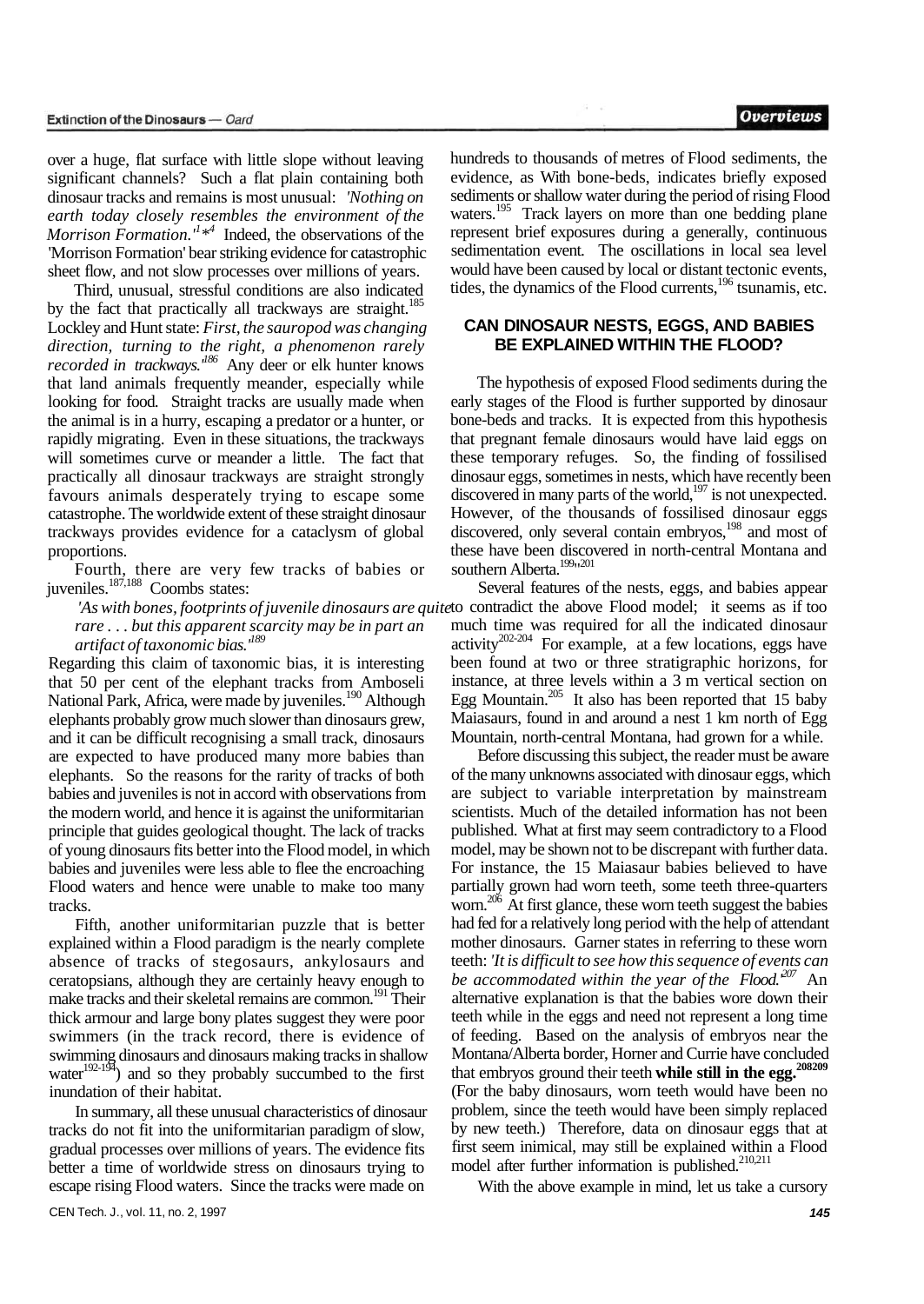view of Egg Mountain and vicinity. In north-central Montana and southern Alberta, there are several claims for nests, eggs and babies at multiple stratigraphic levels. However, in one instance the 'different levels' are many tens of kilometres apart. $2^{12,213}$  Since outcrops are isolated, the stratigraphy could easily be a little confused, due to facies changes or erosion that could have stripped more strata from one area than the other. In these cases, the eggs could be at the same time horizon.

On Egg Mountain, it was earlier published that eggs of hypsilophodont dinosaurs, *Orodromeus makelai,* were laid on three separate horizons within a 3 m thick vertical section. The eggs were half embedded in limestone layers between mudstone. $2^{14}$  Just having eggs at different stratigraphic levels is really not a problem in a Flood paradigm, in which portions of exposed land were periodically inundated.<sup>215</sup> (It would be the same mechanism for the formation of multiple dinosaur track layers.) For example, turtles lay their eggs within hours in beach sand and then leave them. Conceivably, a fluctuating sea level could bury their eggs with more sand, and then re-expose the beach for more turtles to lay their eggs soon after the first group. $216$ 

However, palaeontologists believe that many of the eggs hatched. Support for this argument comes from the observation that many eggs have broken tops, and that 20 to 25 juveniles of various sizes were found within the nesting area on the horizons. $2^{17}$  Garner accepts this evidence at face value, concluding that a long period of time was required:

*'Thus nest construction, egg-laying and nurture of juveniles occurred at this locality three times. If one cycle of this sort is difficult to fit into the Flood year, the establishment of three successive nesting colonies one after the other surely strains the imagination, notwithstanding that the growth of baby dinosaurs was rapid'<sup>218</sup>*

Actually, nests on Egg Mountain are rare; the eggs were mostly laid in a spiral on limestone with the pointed end down.219,220

There is new information and several observations that suggest that there is more to the story of what happened on Egg Mountain. First, there is some question on the number of horizons with anywhere from two to four suggested.

Second, the dinosaur eggs are no longer considered hypsilophodonts, but the theropod *Troödon.221,222* This mistake was easy to make at the time since there was little skeletal material of *Troödon* and the bones of each are similar in many ways. There are eggs from a second type of dinosaur called *?Troödon,* which is not *Troödon* but from an unknown species. The 20 to 25 partial dinosaur skeletons at Egg Mountain are still considered *Orodromeus,* but they had **not** been hatched from the egg clutches, which are now *Troödon* eggs.

Third, the eggs may or may not have hatched. Just because the tops of many eggs were broken, does not

necessarily mean the dinosaurs hatched. There are other possible explanations for this observation. Broken egg tops could have been caused by erosion from the next sediment layer or by compaction of the sediments. The tops of the eggs could have been Broken by scavengers, for which there is abundant evidence in the area. There are fossils of small mammals, varanid lizards, pterosaurs and other types of dinosaurs at Egg Mountain.223-226  *Troödon* teeth are abundant at Egg Mountain.<sup>227</sup>  *Troödon* teeth are commonly associated with eggs at other sites of north-central Montana and southern Alberta.<sup>228,229</sup> Could *Troödon* have cannibalised its own eggs on Egg Mountain, as is suggested for *Coelophysis* from the dinosaur graveyard at Ghost Ranch, New Mexico?<sup>230</sup> Teeth of *Albertosaurus,* very similar to *T. rex*, also are found at Egg Mountain.<sup>231</sup> Skeletons of 20 to 25 young dinosaurs are scattered among the eggs. $232$  Could they have scavenged the eggs? All this evidence suggests the eggs may have been scavenged after being laid, which need not take a long period of time on exposed land during the Flood.

Although the stratigraphy of the Maiasaur nesting area, 1 km north of Egg Mountain, is confused due to a high degree of lateral variability,<sup>233</sup> three stratigraphic levels are claimed.<sup>234</sup> Eggs are believed to have been laid at the top and bottom horizons, but not vertically above each other. Local erosion or soft sediments while the sediments were briefly exposed during the Flood could account for eggs on two of three stratigraphic horizons. In other words, it is possible that the dinosaurs laid eggs on a surface that cuts through the stratigraphy.<sup>235</sup>

One horizon contains eight closely-spaced 'nests', two that contained hatched baby dinosaurs. This is the horizon where 15 babies were found associated with a nest-like structure, 11 babies inside and four around the perimeter. The skeletons are lm long. The ones in the 'nest' were disarticulated and jumbled together, a rather unusual condition for babies that supposedly died in a 'nest'. One of the other eight 'nests' contained babies only 0.5 m long. Babies 0.5 m long were also found outside the 'nests'.<sup>236</sup> So, it appears that the 1 m long babies in the 'nest' grew for a while, suggesting mothering dinosaurs. Horner believes they grew rapidly and reached 1 m in length in about one month. It is possible that during the first 150 days of the Flood the Maiasaurs laid eggs and that the babies hatched and grew to 1 m long.

However, the idea of mothering dinosaurs for altricial babies has recently been challenged. $237$  If this claim is true, the mothers did not need to care for their young. Then what were the 15 babies each 1 m long doing in and around one of the 'nests'? If eight duckbill dinosaurs made nests at the same time, which the evidence suggests, why are some babies only 0.5 m long and some 1 m long? Is it possible that multiple-sized babies were hatched at the same time? Are the claimed nests really nests made by mothering duckbill dinosaurs? They appear to be so, but other explanations are possible, especially in view of the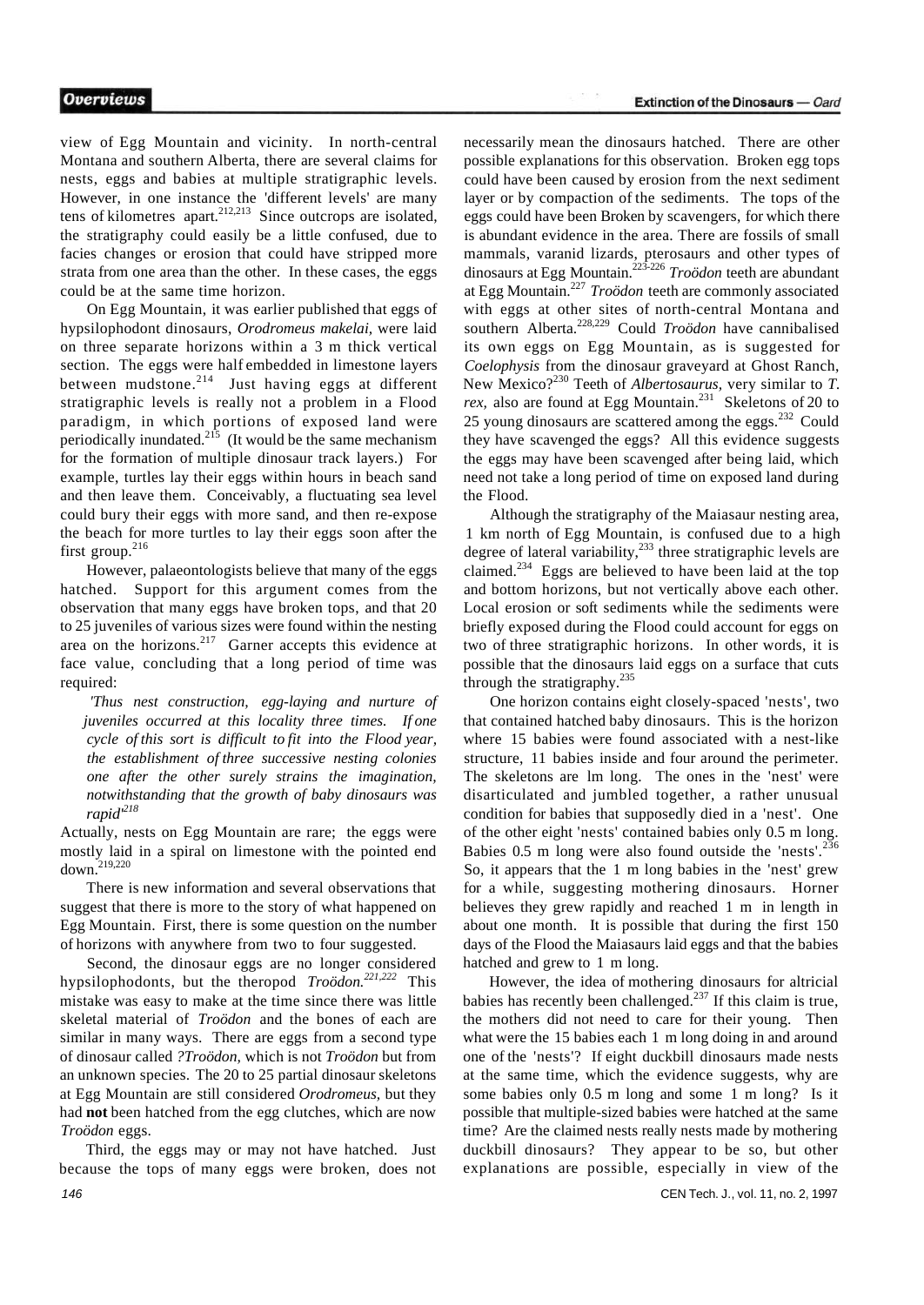possibility that baby Maiasaurs were precocial. At this point, whether the baby Maiasaurs were precocial or altricial is controversial. There are still too many unknowns to answer these questions.

There are several other indications of unusual, stressful conditions associated with fossilised dinosaur eggs. However, not enough study has been devoted to these conditions to know whether these were general or isolated occurrences. I will only briefly mention them. There are a number of reports of extremely thin egg shells.<sup>238-240</sup> Pathological eggs, especially with multiple shell layers, have also been reported. $241-245$  Pathological eggs are rather rare in western North America compared to other areas of the world.<sup>246</sup> It is rather strange that of the thousands of eggs recently discovered, embryos within the eggs are extremely rare.<sup>247,248</sup> Palaeontologists believe the reason for this rarity is because the egg contents are not preserved:

*'Fossil experts think that normally egg contents leak, or decompose until the bones dissolve, or are eaten by predator dinosaurs before fossils are formed.'<sup>249</sup>*

Further data may indicate whether the above observations of fossilised dinosaur eggs are general or rare. If general, they would indicate unusual conditions; if rare, they probably would be the result of chance.

## **VOLCANOES AND METEORITES DURING THE FLOOD**

The adherents of the meteorite theory and the volcanic theory for the demise of the dinosaurs possess both supportive and contrary data. The contrary data indicate that neither mechanism is the full story.

Creationists expect the Flood to have been a volcanic, tectonic, and hydrological cataclysm. Both submarine and subaerial volcanism is expected, and indeed there is abundant evidence for volcanism in both Precambrian<sup>250</sup> and Phanerozoi $c^{251}$  sedimentary rocks. In Montana, Wyoming and southern Alberta, the dinosaur-bearing beds contain copious amounts of volcanic material. So volcanism could easily be associated with the demise of the dinosaurs during the Flood, but not the main cause.

However, it is very likely that meteorite impacts also occurred during the Flood. Jeremy Auldaney suggests that impacts triggered the Flood.<sup>252,253</sup> Carl Froede and Don deYoung propose that a planet broke up between Mars and Jupiter, based on the Titius-Bode relationship. The debris from this breakup was responsible for the cratering observed in the Solar System, with most impacts on Earth occurring during the Flood.<sup>254</sup> These authors are probably correct, since both the pre-Flood and post-Flood time-frames are expected to have been times of relative geological quiet.<sup>255</sup> Furthermore, there are around 150 probable impact craters now known on Earth.<sup>256</sup> Most of the impact craters are dated between 1 million and 1 billion years. $257$  One would expect that most of these 150 impacts occurred during the Flood, especially if the Flood/post-Flood boundary is

generally in the late Cainozoic of the uniformitarian timescale.<sup>258-260</sup> The reason for this deduction is that erosion since the Flood has been slight, especially in areas not glaciated.<sup>261</sup> An impact within the Flood is expected to have been greatly eroded and filled with sediment, showing just the bare circular outline, with little or no detectable ejecta. On the other hand, a post-Flood impact is generally expected to exhibit relatively sharp features plus ejecta, especially in a non-glacial and dry environment. A classic example is the Arizona Meteor Crater.<sup>262</sup> Therefore, since most impact craters are barely detectable in the Flood sediments, it is likely that most impacts occurred during the Flood.

The largest iridium anomalies are probably due to impacts. This is because volcanically-produced iridium is mainly from basaltic eruptions, which probably were underwater eruptions during the Flood.<sup>263,264</sup> Either way, multiple impacts and volcanic eruptions would explain the evidence of the many iridium anomalies, shocked quartz grains, tektites, etc. found in the geological record. The rapid sedimentation during the Flood would explain the observation that an iridium 'spike' can be composed of **multiple** spikes or else **spread over more than a thin layer of sediment.** Uniformitarian geologists date such relatively thick layers as lasting hundreds of thousands of years, but within the Flood an iridium-rich layer would be only an instant of time. Iridium-rich clay falling from the atmosphere would probably accumulate during temporary lulls in the Flood. The clay could fall rapidly due to coagulation of particles. Accumulations of iridium-rich clay would be unlikely at the beginning of the Flood, but more likely during the middle or end of the Flood. This is because of the rapid erosion and sedimentation likely at the beginning of the Flood.

The fact that few extinctions occur right at the exact K/T boundary bodes ill for the meteorite theory. There are only 20 locations where dinosaurs are even close to the K/T boundary, as defined by an iridium anomaly or some other fossil criterion:

*'In the case of the Cretaceous-Tertiary boundary, many people* — *even professionals* — *are very surprised to discover that there are only about 20 localities, most of which are in North America, that preserve the last days of the dinosaurs.'<sup>265</sup>*

If most dinosaur extinctions are not associated with an Ir anomaly, then how could impacts have been the main cause for the death of the dinosaurs?

In a Flood model, the problem of the survival of certain sensitive organisms across the K/T boundary is not a problem, mainly because that 'boundary' is nothing special within the Flood paradigm and probably is not synchronous. The new discovery of polar dinosaurs is a problem for the meteorite theory, but can be explained within the Flood paradigm.<sup>266</sup>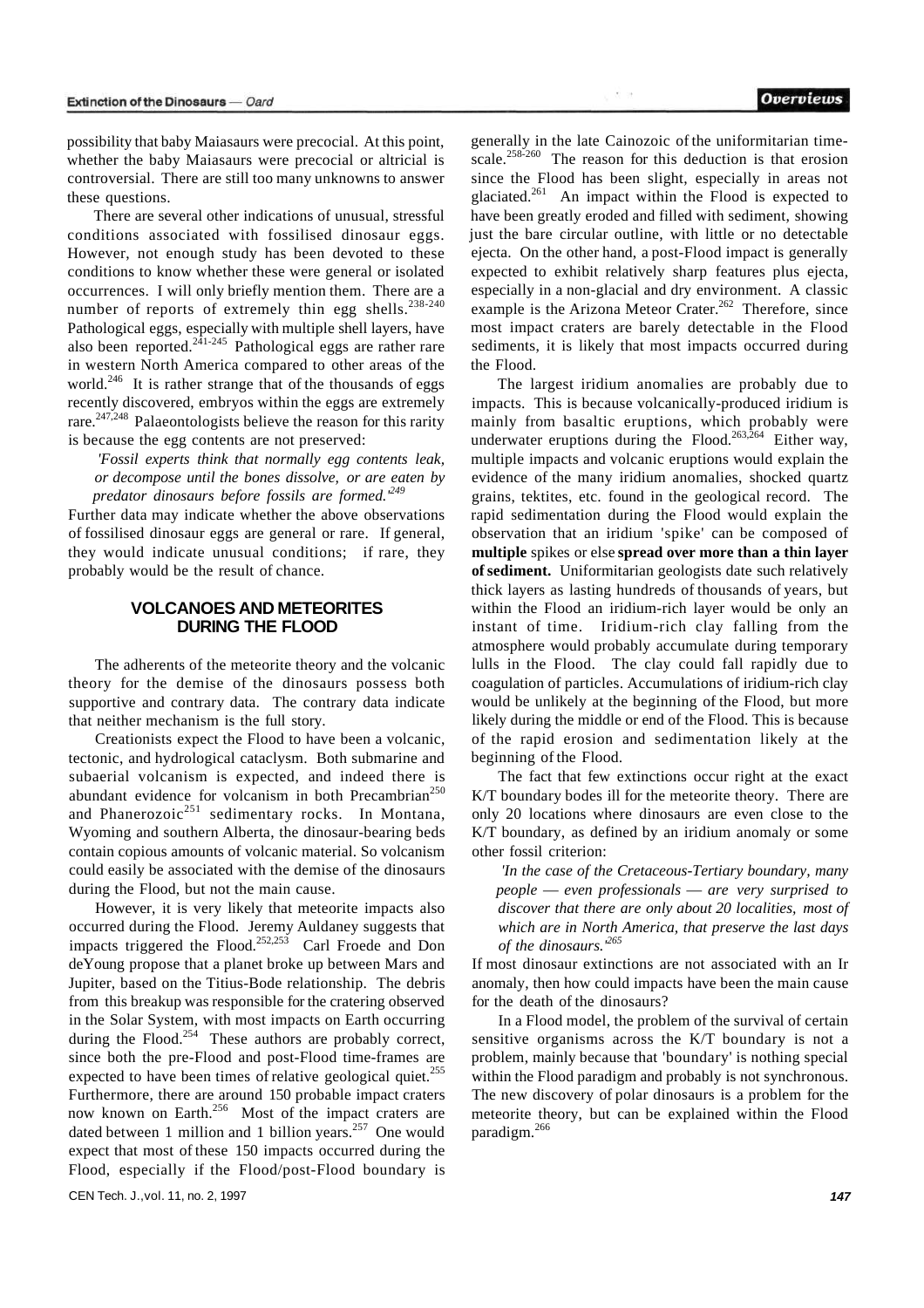#### **IS THE K/T BOUNDARY SYNCHRONOUS?**

All the hypotheses of dinosaur extinction assume that many dinosaurs, ammonites and other groups of organisms died out near the Cretaceous-Tertiary boundary. But is the K/T boundary, especially in relation to the extinction of the dinosaurs, a synchronous event worldwide within the Flood? It probably is not even a synchronous event within the uniformitarian paradigm.

The definition of the K/T boundary varies in different parts of the world, depending on whether the strata are presumed marine or terrestrial and depending upon which fossils are found in the strata. Defining a terrestrial or marine environment can be challenging and is normally based on the fossils. Many terrestrial fossils could have been buried in marine environments, especially within a Flood paradigm and even within a uniformitarian paradigm. For instance, a classical late Cretaceous dinosaur site in eastern Montana is considered a terrestrial environment. However, shark remains are also found. Since dinosaurs and coal are abundant, the shark remains are relegated to having lived in a 'freshwater' habitat, $2^{67}$  even though sharks are marine today and it seems impossible physiologically to assign extinct sharks to a freshwater environment. In the Flood model, the observation of shark remains among dinosaurs would not be considered unusual, since one would expect that sharks would scavenge floating dinosaurs and occasionally end up entombed with dinosaurs.

The K/T boundary was first defined as changes in fossil marine biota in rocks of northern Europe.<sup>268</sup> Nowadays, the fossil dating method is so refined that each microorganism, whether a diatom, foraminifer, coccolith or radiolarian, has its own boundary-defining criterion. Some have claimed the definition of the K/T boundary based on these microfossils is rather subjective,  $269,270$  and when the particular fossil is absent, a hiatus is presumed.<sup>271</sup>

Even the classical marine K/T section with a large Ir spike at Gubbio, Italy, is not without controversy. One geologist, after careful research, concluded that the section was a reworked Miocene turbidite.<sup>272</sup> This idea was published after the section had been touted as a K/T impact horizon. Nevertheless, Alvarez and Lowrie<sup>273</sup> jumped all over this result and prevailed. It seems that reworking is mainly invoked to support the prevailing paradigm. The K/T boundary at Gubbio is of reversed palaeomagnetism, so the K/T boundary in other areas also has to be reversely magnetised. However, at least one ocean core at the supposed K/T boundary was found to be normally magnetised.<sup>274</sup> These two K/T boundaries are thus probably not synchronous.

For presumed terrestrial sediments, the boundary had been universally defined as the last appearance of the dinosaurs:

*'Critics charged that Rigby and his colleagues didn't know exactly where the end of the Cretaceous was in the sediments that they were studying; after all* — *it*  *was pointed out — the end of the Cretaceous was commonly recognised as the place where the last (youngest) dinosaur was preserved.'<sup>275</sup>*

However, defining the K/T boundary on the basis of the 'youngest' dinosaur fossil in a vertical section is a poor criterion, when only about 20 dinosaur localities from around the world are close to this boundary.<sup>276</sup>

Defining the K/T boundary based on the last dinosaur is also a circular definition, since scientists claim that the dinosaurs only lived in the Mesozoic when the presence of a dinosaur **automatically defines** the strata as Mesozoic. For instance, dinosaur remains from France and India were discovered in what were considered 'Tertiary' strata. The strata were subsequently redefined as 'Cretaceous'!<sup>277,278</sup>

In eastern Montana, there is a controversy over whether dinosaurs lived into the Tertiary. The K/T boundary in this area is defined by a floral change, but it is also associated with a weak iridium anomaly (an original report of a significant Ir anomaly turned out to be contamination from a platinum ring worn by a technician preparing the samples for analysis $279$ . Dinosaurs have been found above the defined K/T boundary from at least six sites, while ungulates, normally considered 'Tertiary', have been found below the boundary.<sup>280-282</sup> Dinosaurs are also said to have survived well into the Palaeocene in other areas, such as the tropics of India, the Pyrenees, Peru and New Mexico.<sup>283</sup> Of course, the data from Montana have been strongly contested with the suggestion that reworking had mixed the fossils.<sup>284</sup> Reworking is a common mechanism for accounting for fossils in the wrong strata, $285,286$  preserving a semblance of order in the slow evolution of organisms with time. In spite of claims of reworking, Keith Rigby and his colleagues are sticking to their claim of Tertiary dinosaurs.<sup>287</sup> Despite the merits of the various arguments, the circular reasoning is evident.

Another K/T defining criterion for a presumed terrestrial environment is a change in certain pollen or spores. In eastern Montana, the K/T boundary is also defined as the base of the Z coal layer. But some geologists believe this coal bed is diachronous, which would mean this definition of the K/T boundary is subjective.<sup>288</sup> The problem for defining the K/T boundary in eastern Montana is compounded due to the many coal beds and the scattered nature of the outcrops.

All the many definitions of the K/T boundary are difficult to reconcile with each other into a worldwide synchronous time horizon within the uniformitarian paradigm:

*'Even given the entire fund of techniques, methods, and principles of correlation extant, there was still, in the past decade, widespread uncertainty about correlating marine rocks of K/T boundary age with their continental contemporaries, even where both sections were richly fossiliferous, because the two sections were almost always mutually exclusive in time-diagnostic fossils'<sup>289</sup>*

That the K/T boundary from various areas is asynchronous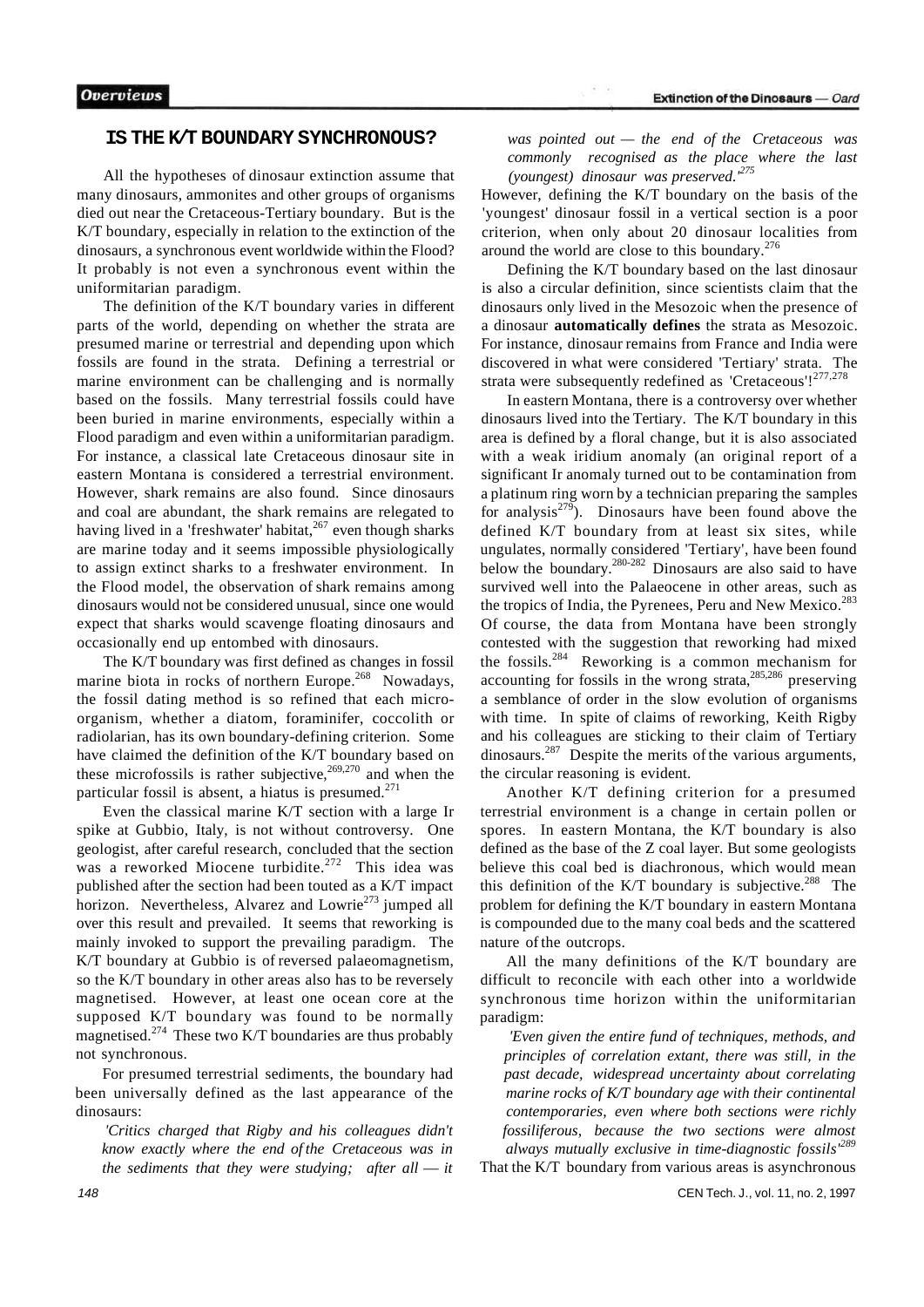#### is also admitted by Olsson and Liu:

*'Examination of recently reported K/P* [K/T] *boundary sections indicates that the placement of the K/P boundary is based on equivocal criteria and that the boundary as placed is not synchronous. The conclusion that the K/P boundary in several U.S. Gulf Coast sections is complete and within a condensed section is simply the artifact of delineating the K/P boundary on disparate paleontologic datum planes and preservational bias of the microfossil assemblages.'<sup>290</sup>*

And in correlation of widely scattered outcrops, there is the common problem of lateral facies and fossil changes that can cause uncertainty even in local and regional correlations.

Defining the K/T boundary as the last appearance of a particular fossil, a common procedure, is a dangerous exercise. This is because fossils have a habit of disappearing vertically at one location and reappearing at a 'higher level' at another location. This has been labelled the 'Lazarus Effect'.291,292

Even though the various fossil definitions of the K/T boundary are asynchronous, could an Ir anomaly be used to define a synchronous K/T boundary, whether in a uniformitarian or a diluvial paradigm? The problem here is that there are many Ir anomalies in the strata, and many of the spikes at the 'K/T boundary' are weak or non-existent. In regard to dinosaur extinction, few dinosaur localities are even close to the defined K/T boundary, and even fewer are close to a significant Ir anomaly. There is also the problem that the K/T boundary is sometimes 'defined' by the Ir spike,<sup>293-295</sup> introducing an element of circular reasoning.

Although palaeontologists believe most of the age differences between various defining fossils are minor, it underscores the subjective nature of the process and some of the problems in choosing the 'K/T boundary'. The various K/T boundary defining criteria, as viewed by uniformitarian scientists, are probably asynchronous. Therefore, creationists should not assume the 'K/T boundary' and the extinction of the dinosaurs is a synchronous event within the Flood.

#### **SUMMARY AND CONCLUSIONS**

Despite the many theories on dinosaur extinction, including the currently popular meteorite impact theory, the demise of the dinosaurs is still unexplained. Wherever dinosaur bones are unearthed, the evidence predominantly suggests catastrophic entombment by water, sometimes by clearly marine water. Just the burial and fossilisation of such massive hulks as the large dinosaurs indicates catastrophic action. There is also evidence that some dinosaurs were rapidly buried in at least regional debris flows. The large dinosaur bone-beds especially indicate a major catastrophe. Some of these bone-beds represent the remains of one dinosaur species, an unusual taphonomic condition. Babies and young juveniles are almost entirely

missing as fossils, another enigmatic occurrence for those who assume uniformitarianism.

Billions of dinosaur tracks have recently been discovered, and these provide further evidence for unusual, stressful conditions. For instance, the tracks do not traverse hills, they are practically always orientated in a straight line, there are very few tracks of baby dinosaurs, and some dinosaurs that may have been poor swimmers are nearly absent. It is suggested that dinosaur tracks and remains could have occurred during temporary exposure of sediments during the first half of the Flood.

Dinosaur eggs, nests, and babies at first glance appear to contradict the hypothesis of briefly exposed sediments during the Flood. However, many unknowns still surround this fascinating evidence of *in situ* dinosaur activity.

The volcanic and meteorite theories for dinosaur extinction have both supportive and contrary data. The data from these theories can be fitted into a Flood model, a model in which the dinosaurs perished at different times within the first 150 days.

#### **ACKNOWLEDGEMENTS**

I appreciate and seek out discussion and input from other creationists. I thank Dr Andrew Snelling and Mr Peter Klevberg for reviewing an earlier draft of the manuscript. I benefitted from personal discussions with Dr Robert Brown, Mr Roy Holt and Mr John Woodmorappe, and from the comments of an anonymous reviewer.

## **REFERENCES**

- 1. Weishampel, D. B., 1991. Dinosaurian distribution. *In:* **The Dinosauria,**  D.B. Weishampel, P. Dodson and H. Osmolska (eds), University of California Press, Los Angeles, pp. 63-139.
- 2. Hammer, W. R. and Hickerson, W. J., 1994. A crested theropod dinosaur from Antarctica. **Science,** 264:828-830.
- 3. Colbert, E. H., 1964. Dinosaurs of the Arctic. **Natural History,**  73(4):20-23.
- 4. Weishampel, Ref. 1, p. 139.
- 5. Oard, M. J., 1995. Polar dinosaurs and the Genesis Flood. **Creation Research Society Quarterly,** 32:47-56.
- 6. Brouwers, E. M., Clemens, W. A., Spicer, R. A.,Ager,T. A., Carter, L. D. and Sliter, W. V, 1987. Dinosaurs on the North Slope, Alaska: high latitude, latest Cretaceous environments. **Science, 237:**1608-1610.
- 7. Parrish, J. M, Parish, J. T., Hutchison, J. H. and Spicer, R. A., 1987. Late Cretaceous vertebrate fossils from the North Slope of Alaska and implications for dinosaur ecology. **Palaios,** 2:377-389.
- 8. Clemens, W. A. and Nelms, L. G., 1993. Paleoecological implications of Alaskan terrestrial vertebrate fauna in latest Cretaceous time at high paleolatitudes. **Geology,** 21:503-506.
- 9. Paul, G. S., 1988. Physiological, migrational, climatological, geophysical, survival, and evolutionary implications of Cretaceous polar dinosaurs. **Journal of Paleontology,** 62:640-652.
- 10. Benton, M. J., 1991. Polar dinosaurs and ancient climates. **Trends in Ecology and Evolution,** 6(l):28-30.
- 11. Fastovsky, D. E. and Weishampel, D. B., 1996. **The Evolution and Extinction of the Dinosaurs,** Cambridge University Press, London, p. 11.
- 12. Parrish *et al.,* Ref. 7. 13. Colbert, Ref. 3.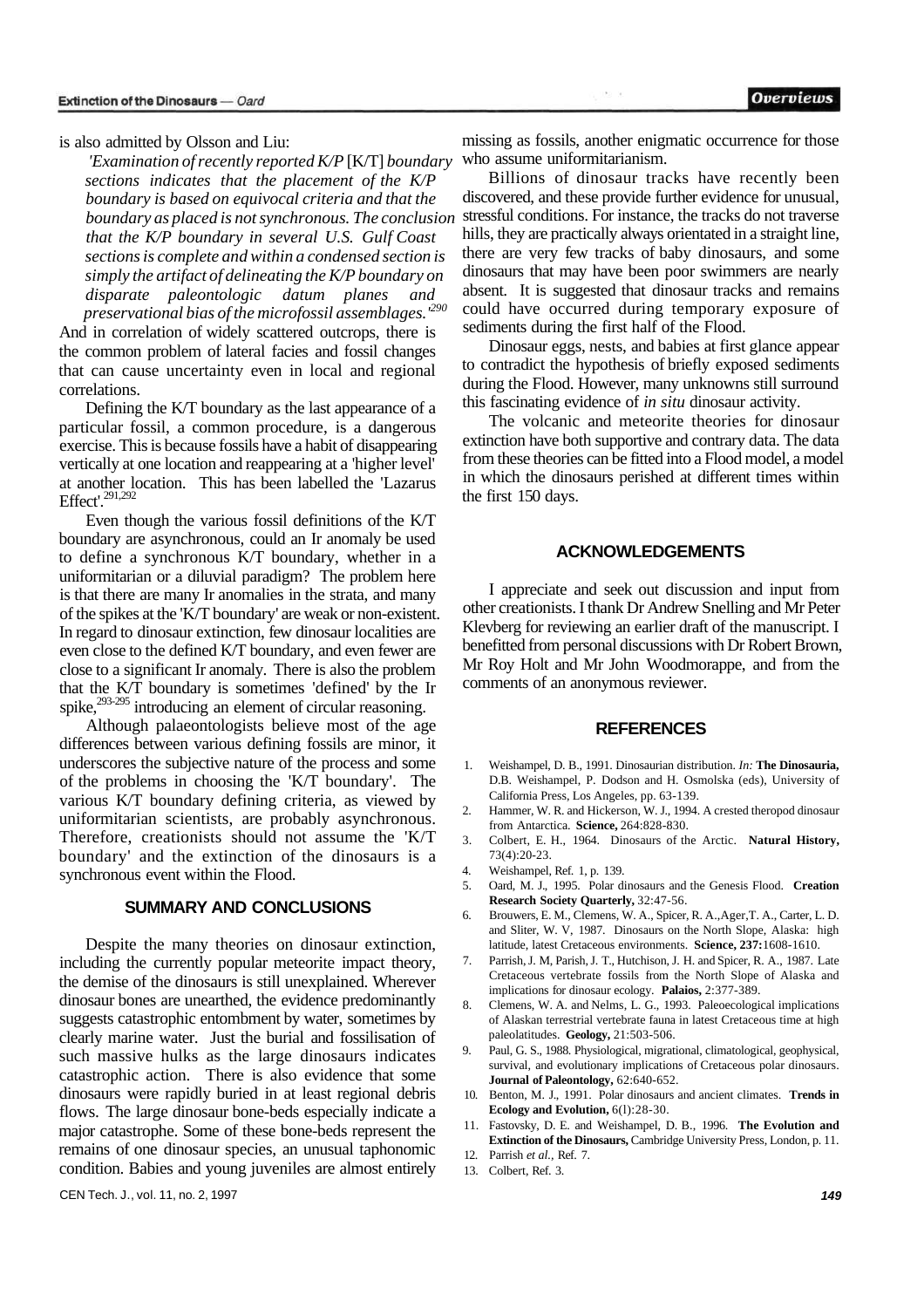#### **Overviews**

- 14. Gillette, D. D. and Lockley, M. G. (eds), 1989. **Dinosaurs Tracks and Traces,** Cambridge University Press, London.
- 15. Lockley, M, 1991. **Tracking Dinosaurs A New Look at an Ancient World,** Cambridge University Press, London.
- 16. Lockley, M. and Hunt, A. P., 1995. **Dinosaur Tracks and Other Fossil Footprints of the Western United States,** Columbia University Press, New York.
- 17. Currie, P. J., 1996. The great dinosaur egg hunt. **National Geographic,**  189(5):96-111.
- 18. Sanz, J. L., Moratalla, J. J., Diaz-Molina, M., Lopez-Martinez, N., Kalin, O. and Vianey-Liaud, M., 1995. Dinosaur nests at the sea shore. **Nature,**  376:731-732.
- 19. Anonymous, 1996. Dinosaurs packed like sardines. **Discover, 17**(2):25.
- 20. Anonymous, 1996. Did dinosaurs need mother love? **Science News, 149:315.**
- 21. Horner, J. R. and Makela, R., 1979. Nest of juveniles provides evidence of family structure among dinosaurs. **Nature,** 282:296-298.
- 22. Horner, J. R., 1984. The nesting behavior of dinosaurs. **Scientific American, 250(4):** 130-137.
- 23. Zi-Kui, Z., 1994. Dinosaur eggs in China: on the structure and evolution of eggshells. *In:* **Dinosaur Eggs and Babies,** K. Carpenter, K. F. Hirsch and J. R. Horner (eds), Cambridge University Press, London, p. 197.
- 24. Donovan, S. K., 1989. Palaeontological criteria for the recognition of mass extinction. *In:* **Mass Extinctions: Processes and Evidence,** S.K. Donovan (ed.), Columbia University Press, New York, pp. 19-36.
- 25. Glen, W., 1994. How science works in the debates. *In:* **The Mass-Extinction Debates: How Science Works in a Crisis,** W. Glen (ed.), Stanford University Press, Stanford, California, pp. 50, 60.
- 26. Donovan, S. K., 1989. Introduction. *In:* **Mass Extinctions: Processes and Evidence,** S. K. Donovan (ed.), Columbia University Press, New York, p. xii.
- 27. Erwin, D. H., 1996. The mother of mass extinctions. **Scientific American,** 275(l):72-78.
- 28. Maxwell, W. D., 1989. The end Permian mass extinction. *In:* **Mass Extinctions: Processes and Evidence,** S. K. Donovan (ed.), Columbia University Press, New York, p. 152.
- 29. Oard, M. J., 1997. **Ancient Ice Ages or Gigantic Submarine Slides?**  Creation Research Society Books, Chino Valley, Arizona.
- 30. Kerr, R. A., 1996. A shocking view of the Permo-Triassic. **Science,**  274:1080.
- 31. Sepkoski, Jr., J. J., 1990. A taxonomic structure of periodic extinction. *In:* **Global Catastrophes in Earth History: An Interdisciplinary Conference on Impacts, Volcanism, and Mass Mortality,** V L. Sharpton and P. D. Ward (eds), Special Paper 247, Geological Society of America, Boulder, Colorado, pp. 33-44.
- 32. Perlmutter, S., Muller, R. A., Pennypacker, D. R., Smith, C. K., Wang, L. P., White, S. and Yang, H. S., 1990. A search for Nemesis: current status and review of history. *In:* **Global Catastrophes in Earth History; and Interdisciplinary Conference on Impacts, Volcanism, and Mass Mortality,** V L. Sharpton and P. D. Ward (eds), Special Paper 247, Geological Society of America, Boulder, Colorado, pp. 87-92.
- 33. Orth, C. J., 1989. Geochemistry of the bio-event horizons. *In:* **Mass Extinctions: Processes and Evidence,** S. K. Donovan (ed.), Columbia University Press, New York, p. 39.
- 34. Donovan, Ref. 24, p. 28.
- 35. Oard,M. J., 1985. Ice ages; the mystery solved? Part III: paleomagnetic stratigraphy and data manipulation. **Creation Research Society Quarterly, 21:**178 179
- 36. Charig, A., 1979. **A** New **Look at the Dinosaurs,** Mayflower Books, New York.
- 37. Charig, A., 1983. **A** New **Look at the Dinosaurs,** Facts on File, Inc., New York, pp. 149-151.
- 38. Bakker, R. T, 1986. **The Dinosaur Heresies-New Theories Unlocking the Mystery of the Dinosaurs and Their Extinctions,** Kensington Publishing Co., New York, pp. 425-444.
- 39. Norman, D., 1991. **Dinosaur!,** Prentice-Hall, New York, pp. 146-159.
- 40. Fastovsky and Weishampel, Ref. 11, pp. 387-429.
- 41. Benton, M. J., 1990. Scientific methodologies in collision the history of the study of the extinction of the dinosaurs. **Evolutionary** Biology, 24:371 400.

42. Charig, Ref. 37, p. 150.

 $x = 3x$ 

- 43. Eriksson, E., 1968. Air-ocean-icecap interactions in relation to climatic fluctuations and glaciation cycles. *In:* **Causes of Climatic Change,**  J.M Mitchell, Jr. (ed.), Meterological Monographs 8(30), American Meterological Society, Boston, p. 68.
- **44.** Charlesworth, J. K., 1957. **The Quaternary Era,** Edward Arnold, London, p. 1532.
- 45. Hallam, A., 1979. The end of the Cretaceous. **Nature, 281:430-431.**
- 46. Hoffman, A., 1989. Changing palaeontological views on mass extinction phenomena. *In:* **Mass Extinctions: Processes and Evidence,** S.K. Donovan (ed.), Columbia University Press, New York, p. 4.
- 47. Gartner, S. and McGuirk, J. P., 1979. Terminal Cretaceous extinction scenario for a catastrophe. **Science, 206:**1272-1276.
- 48. Hallam, Ref. 45.
- 49. Kirkland, J. I., 1994. Predation of dinosaur nests by terrestrial crocodilians. *In:* **Dinosaur Eggs and Babies,** K. Carpenter, K. F. Hirsch and J. R. Horner (eds), Cambridge University Press, London, p. 124.
- 50. Charig, Ref. 36.
- 51. Gribbin, J., 1996. Did cancer kill the dinosaurs? **New Scientist, 149:(2012):17.**
- 52. Anonymous, 1996. Did neutrinos do in the dinosaurs? **Science, 271:601.**
- 53. Plummer,J., 1995. Death by virus. **Discover, 16(10):** 14.
- Emanuel, K. A., Speer, K., Rotunno, R., Srivastava, R. and Molina, M., 1995. Hypercanes: a possible link in global extinction scenarios. **Journal of Geophysical Research, 100(D7):** 13,755-13,765.
- 55. Hecht, J., 1995. Did storms land the dinosaurs in hot water? **New Scientist,** 145(1963):16.
- 56. Alvarez, L. W, Alvarez, W, Asaro, F. and Michel, H. V, 1980. Extraterrestrial cause for the Cretaceous-Tertiary extinction. **Science,**  208:1095-1108.
- 57. Emiliani, C, Kraus, E. B. and Shoemaker, E. M., 1981. Sudden dearth at the end of the Mesozoic. **Earth and Planetary Science Letters,**  55:317-334.
- 58. Orth, C. J., Gilmore, J. S., Knight, J. D., Pillmore, C. L.,Tschudy, R. H. and Fassett, J. E., 1981. An iridium abundance anomaly at the palynological Cretaceous-Tertiary boundary in northern New Mexico. **Science,214:1341-1343.**
- 59. Alvarez, L. W, 1983. Experimental evidence that an asteroid impact led to the extinction of many species 65 million years ago. **Proceedings of the National Academy of Science,** 80:627-642.
- 60. Lerbekmo, J. F, Sweet, A. R. and St Louis, R. M., 1987. The relationship between the iridium anomaly and palynological floral events at three Cretaceous-Tertiary boundary localities in western Canada. **Geological Society of America Bulletin,** 99:325-330.
- 61. Fastovsky and Weishampel, Ref. 11, p. 405.
- 62. Shoemaker, E. M., 1983. Asteroid and comet bombardment of the earth. **Annual Review of Earth and Planetary Science,** 11:461-494.
- Pollack, J. B.,Toon, O. B., Ackerman, T. P, McKay, C. P. and Turco, R. P, 1983. Environmental effects of an impact-generated dust cloud: implications for the Cretaceous-Tertiary extinctions. **Science, 219:**  287-289.
- 64. Bohor, B. F, Foord, E. E., Modreski, P. J. and Triplehorn, D. M., 1984. Mineralogic evidence for an impact event at the Cretaceous-Tertiary boundary. Science, 224:867-869.
- 65. Bohor, B. F, Modreski, P. J. and Foord, E. E., 1987. Shocked quartz in the Cretaceous-Tertiary boundary clays: evidence for a global distribution. **Science,** 236:705-709.
- 66. Orth *et al*., Ref. 58.
- 67. Wang, K., Geldsetzer, H. H. J. and Chatterton, B. D. E., 1994. A late Devonian extraterrestrial impact and extinction in eastern Gondwana: geochemical, sedimentological, and faunal evidence. *In:* **Large Meteorite Impacts and Planetary Evolution,** B. O. Dressier, R. A. F. Grieve and V L. Sharpton (eds), Special Paper 293, Geological Society of America, Boulder, Colorado, p. 114.
- 68. Wolbach, W. S., Gilmour, I. and Anders, E., 1990. Major wildfires at the Cretaceous/Tertiary boundary. *In:* **Global Catastrophes in Earth History: An Interdisciplinary Conference on Impacts, Volcanism, and Mass Mortality,** V. L. Sharpton and P. D. Ward (eds), Special Paper 247, Geological Society of America, Boulder, Colorado, pp. 391-400.
- 69. Ganapathy, R., 1980. A major meteorite impact on the earth 65 million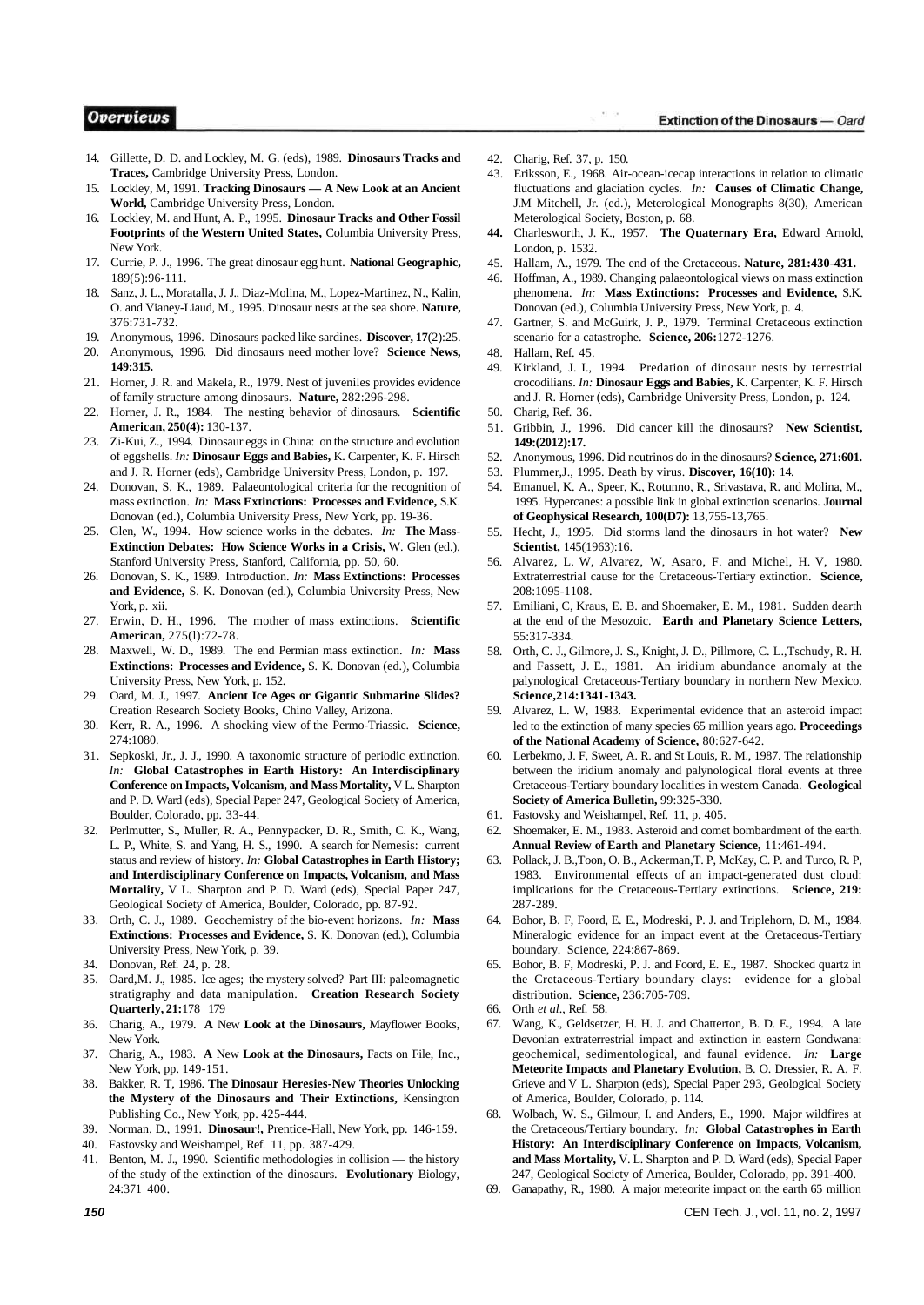years ago: evidence from the Cretaceous-Tertiary boundary clay. **Science,** 209:921-923.

- 70. Luck, J. M. and Turekian, K. K., 1983. Osmium-187/osmium-186 in manganese nodules and the Cretaceous-Tertiary boundary. **Science,**  222:613-615.
- 71. Fastovsky and Weishampel, Ref. 11, pp. 407-409.
- 72. Rampino, M. R. and Reynolds, R. C, 1983. Clay mineralogy of the Cretaceous-Tertiary boundary clay. **Science, 219:495-498.**
- 73. Officer, C. B. and Drake, C. L., 1983. The Cretaceous-Tertiary transition. **Science, 219:**1383-1390.
- 74. Albritton, Jr., C. C, 1989. **Catastrophic Episodes in Earth History,**  Chapman and Hall, Hampshire, UK, pp. 150-158.
- 75. Officer, C, 1993. Victims of volcanoes. **New Scientist,** 137(1861): 34-38.
- 76. Officer, C. and Page, J., 1996. **The Great Dinosaur Extinction Controversy,** Addison-Wesley Publishing Co., New York.
- 77. Officer and Page, Ref. 76, pp. 110-129.
- 78. Officer and Page, Ref. 76, p. 111.
- 79. Zoller, W. H., Parrington, J. R. and Phelan Kotra, J. M, 1983. Iridum enrichment in airborne particles from Kilauea Volcano: January 1983. **Science,** 222:1118-1121.
- 80. Officer and Page, Ref. 76, pp. 124-129.
- 81. Officer, Ref. 75, p. 38.
- 82. McCartney, K., Huffman, A. R. and Tredoux, M, 1990. A paradigm for endogenous causation of mass extinctions. *In:* **Global Catastrophes in Earth History: An Interdisciplinary Conference on Impacts, Volcanism, and Mass Mortality,** V L. Sharpton and P. D. Ward (eds), Special Paper 247, Geological Society of America, Boulder, Colorado, pp. 125-138.
- 83. de Silva, S. L., Wolff, J. A. and Sharpton, V L., 1990. Explosive volcanism and associated pressures; implications for models of endogenically shocked quartz. *In:* **Global Catastrophes in Earth History: An Interdisciplinary Conference on Impacts, Volcanism, and Mass Mortality,** V L. Sharpton and P. D. Ward (eds), Special Paper 247, Geological Society of America, Boulder, Colorado, pp. 139-145.
- 84. Sharpton, V L. and Grieve, R. A. R, 1990. Meteorite impact, cryptoexplosion, and shock metamorphism; a perspective on the evidence at the K/T boundary. *In:* **Global Catastrophes in Earth History: An Interdisciplinary Conference on Impacts, Volcanism, and Mass Mortality,** V L. Sharpton and P. D. Ward (eds), Special Paper 247, Geological Society of America, Boulder, Colorado, pp. 301-318.
- 85. Officer and Page, Ref. 76, pp. 124-129.
- 86. Officer, Ref. 75, p. 38.
- 87. Officer and Page, Ref. 76, pp. 122-123.
- 88. Crocket, J. H., Officer, C. B., Wezel, F. C. and Johnson, G. D., 1988. Distribution of noble metals across the Cretaceous/Tertiary boundary at Gubbio, Italy: iridium variation as a constraint on the duration and nature of Cretaceous/Tertiary boundary events. **Geology,** 16:77-80.
- 89. McCartney *et al.,* Ref. 82, p. 129.
- 90. Alexander, R. M., 1989. **Dynamics of Dinosaurs and Other Extinct Giants,** Columbia University Press, New York, p. 146.
- 91. Officer and Drake, Ref. 73, p. 1386.
- 92. Rampino and Reynolds, Ref. 72, pp. 496-497.
- 93. Patrusky, B., 1986/7. Mass extinctions; the biological side. **Masaic,**  17(4):2-13.
- 94. Anonymous, 1982. Asteroid impact and mass extinction. **EOS,**  63(5):142.
- 95. Archibald, J. D. and Clemens, W A., 1982. Late Cretaceous extinctions. **American Scientist,** 70:377-385.
- 96. Officer and Page, Ref. 76, p. 98.
- 97. McCartney *et al.,* Ref. 82, p. 127.
- 98. Ganapathy, R., 1982. Evidence for a major meteorite impact on the earth 34 million years ago: implication for Eocene extinctions. **Science,**  216:885-886.
- 99. Alvarez, W, Asaro, R, Michel, H. V. and Alvarez, L. W, 1982. Iridium anomaly approximately synchronous with terminal Eocene extinctions. Science, 216:886-888.
- 100. Donovan, S. K., 1987. Iridium anomalous no longer? **Nature,** 326:331- 332.
- 101. Orth, C. J., 1989. Geochemistry of the bio-event horizons. *In:* **Mass**
- CEN Tech. J., vol. 11, no. 2, 1997 *151*

**Extinctions: Processes and Evidence,** S. K. Donovan (ed.), Columbia University Press, New York, pp. 37-72*.* 

 $8 - 19$ 

- 102. Orth,C. J.,Attrep Jr., M. and Quintana, L. R., 1990. Iridium abundance patterns across bio-event horizons in the fossil record. *In:* **Global Catastrophes in Earth History: An Interdisciplinary Conference on Impacts, Volcanism, and Mass Mortality,** V L. Sharpton and P. D. Ward (eds), Special Paper 247, Geological Society of America, Boulder, Colorado, pp. 45-59.
- 103. Clymer, A. K., Bice, D. M. and Montanari, A., 1996. Shocked quartz from the late Eocene: impact evidence from Massignano, Italy. **Geology,**  24:483-486.
- 104. Langenhorst, F. and Clymer, A. K., 1996. Characteristics of shocked quartz in late Eocene impact ejecta from Massignano (Ancona, Italy): clues to shock conditions and source crater. **Geology,** 24:487-490.
- 105. Leroux, H., Warme, J. E. and Doukhan, J.-C, 1995. Shocked quartz in the Alamo breccia, southern Nevada: evidence for a Devonian impact event. **Geology, 23:**1003-1006.
- 106. Donovan, Ref. 24, p. 25.
- 107. Patrusky, Ref. 93.
- 108. Officer and Page, Ref. 76, pp. 46-60.
- 109. Kent, D. V, 1981. Asteroid extinction hypothesis. **Science, 211:648,**  650.
- 110. Oard, Ref. 5, p. 48.
- 111. Clemens, W. A. and Nelms, L. G., 1993. Paleoecological implications of Alaskan terrestrial vertebrate fauna in latest Cretaceous time at high paleolatitudes. **Geology, 21:503-506.**
- 112. Rampino and Reynolds, Ref. 72, p. 497.
- 113. Huribert, S. H. and Archibald, J. D., 1995. No statistical support for sudden (or gradual) extinction of dinosaurs. **Geology,** 23:881-884.
- 114. Officer and Page, Ref. 76, pp. 151-155.
- 115. Williams, M. E., 1994. Catastrophic versus noncatastrophic extinction of the dinosaurs: testing, falsifiability, and the burden of proof. **Journal of Paleontology,** 68:183-190.
- 116. Hut, P., Alvarez, W, Elder, W. P., Hansen, T., Kauffman, E. G., Keller, G., Shoemaker, E. M. and Weissman, P R., 1987. Comet showers as a cause of mass extinctions. **Nature, 329:**118-126.
- 117. McCartney *et al.,* Ref. 82, p. 125.
- 118. Colodner, D. C, Boyle, E. A., Edmond, J. M. and Thomson, J., 1992. Post-depositional mobility of platinum, iridium and rhenium in marine sediments. **Nature,** 358:402-404.
- 119. Dressier, B. O., Grieve, R. A. F. and Sharpton, V L., 1994. Preface. *In:*  **Large Meteorite Impacts and Planetary Evolution,** B. O. Dressier, R. A. F. Grieve and V. L. Sharpton (eds), Special Paper 293, Geological Society of America, Boulder, Colorado, p. vii.
- 120. Marvin, U. B., 1990. Impact and its revolutionary implications for geology. *In:* **Global Catastrophes in Earth History: An Interdisciplinary Conference on Impacts, Volcanism, and Mass Mortality,** V L. Sharpton and P. D. Ward (eds), Special Paper 247, Geological Society of America, Boulder, Colorado, pp. 147-154.
- 121. Bruns,P.,Dullo,W-C.,Hay,W. W, Wold, C. N. and Pernicka,E., 1996. Iridium concentration as an estimator of instantaneous sediment accumulation rates. **Journal of Sedimentary Research,** 66:610.
- 122. Officer and Page, Ref. 76.
- 123. Glen, Ref. 25, p. 46.
- 124. Raup, D. M., 1994. The extinction debates: a view from the trenches. *In:* **The Mass-Extinction Debates: How Science Works in a Crisis,**  W. Glen (ed.), Stanford University Press, Stanford, California, p. 151.
- 125. Glen, Ref. 25, pp. 39-91.
- 126. Glen, W, 1994. On the mass-extinction debates: an interview with Stephen Jay Gould. *In:* **The Mass-Extinction Debates: How Science Works in a Crisis,** W Glen (ed.), Stanford University Press, Stanford, California, p. 261.
- 127. Officer and Page, Ref. 76, pp. 82-95.
- 128. Glen, Ref. 25, p. 79.
- 129. Glen, W (ed), 1994. **The Mass-Extinction Debates: How Science Works in a Crisis,** Stanford University Press, Stanford, California.
- 130. Officer and Page, Ref. 76.
- 131. Glen, Ref. 25, pp. 47,48, 87.
- 132. Paul, G. S., 1994. Dinosaur reproduction in the fast lane: implications of size, success, and extinction. *In:* **Dinosaur Eggs and Babies, K.**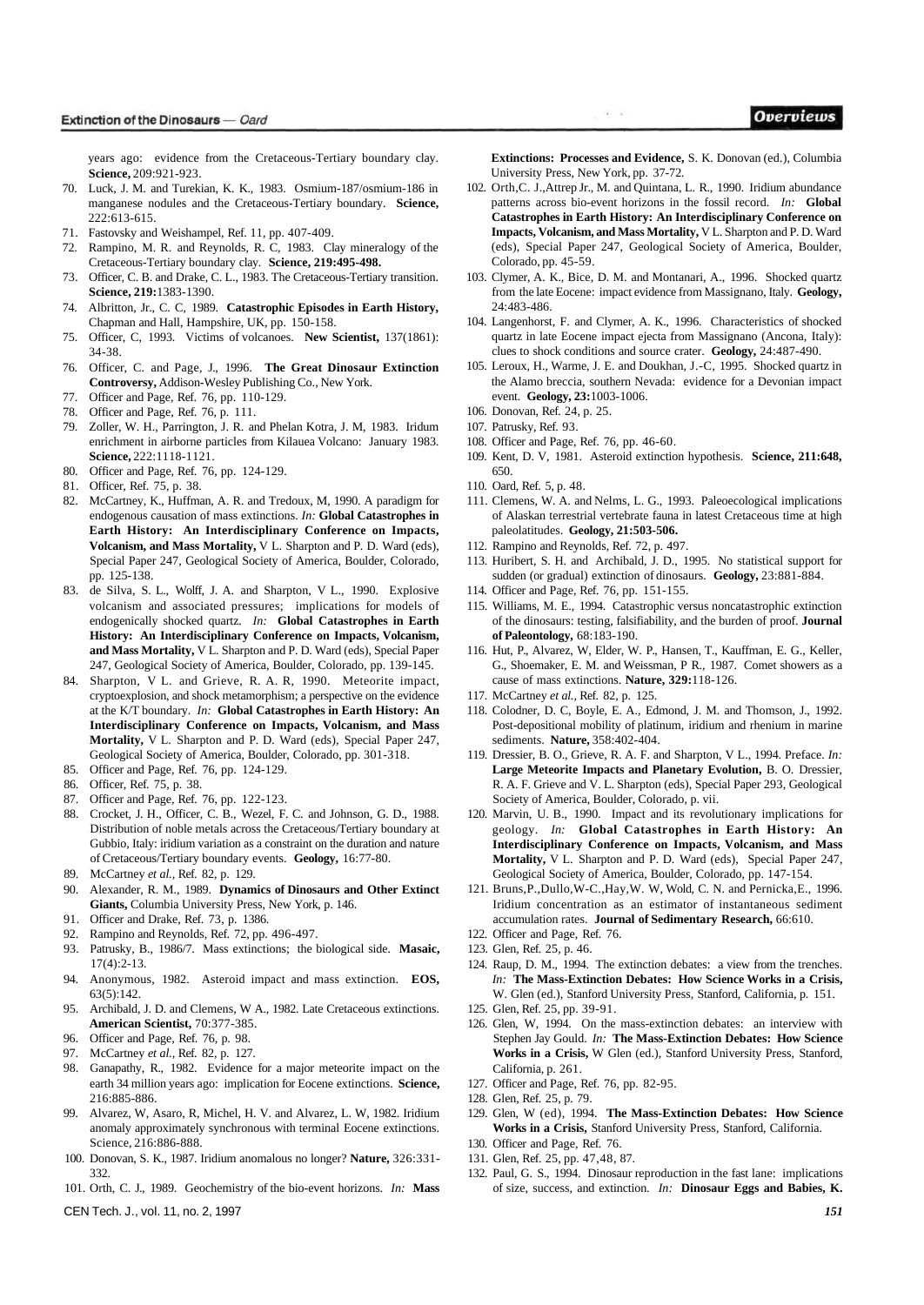Carpenter, K. F. Hirsch and J. R. Horner (eds), Cambridge University Press, London, pp. 252-253.

- 133. Holroyd, III, E. W., 1992. Comments on the fossils of Dinosaur Ridge. **Creation Research Society Quarterly,** 29:6-13.
- 134. Holroyd, III, E. W, 1996. Confirmation from a debris flow at a forest fire site. **Creation Research Society Quarterly,** 33:141-151.
- 135. Holroyd, III, E. W., 1996. Observations of fossil material and charcoalized wood in the Dakota Formation in Colorado and Wyoming. **Creation Research Society Quarterly,** 33:170-175.
- 136. Glen, W., 1994. On the mass-extinction debates: an interview with William A. Clemens. *In:* **The Mass-Extinction Debates: How Science Works in a Crisis,** W Glen (ed.), Stanford University Press, Stanford, California, p. 243.
- 137. Carpenter, K., Dilkes, D. and Weishampel, D. B., 1995. The dinosaurs of the Niobrara Chalk Formation (Upper Cretaceous, Kansas). **Journal of Vertebrate Paleontology,** 15:275-297.
- 138. Horner, J. R., 1979. Upper Cretaceous dinosaurs from the Bearpaw Shale (marine) of south-central Montana with a checklist of upper Cretaceous dinosaur remains from marine sediments in North America. **Journal of Paleontology,** 53:566-577.
- 139. Fiorillo, A. R., 1990. The first occurrence of hadrosaur (dinosauria) remains from the marine Claggett Formation, Late Cretaceous of southcentral Moritana. **Journal of Vertebrate Palentology,** 10:515-517.
- 140. Bakker, Ref. 38, pp. 1-481.
- 141. Fastovsky and Weishampel, Ref. 11, pp. 1-460.
- 142. Colbert, E. H., 1968. **Men and Dinosaurs,** E. P. Dutton and Co., New York.
- 143. Varricchio, D. J. and Horner, J. R., 1993. Hadrosaurid and lambeosaurid bone beds from the Upper Cretaceous Two Medicine Formation of Montana: taphonomic and biological implications. **Canadian Journal of Earth Sciences,** 30:997-1006.
- 144. Horner, J. R. and Gorman, J., 1988. **Digging Dinosaurs,** Workman Publishing, New York.
- 145. Horner and Gorman, Ref. 144, p. 122.
- 146. Horner and Gorman, Ref. 144, pp. 122, 123.
- 147. Holroyd, III, E. W, Oard, M. J. and Petersen, D., 1996. Opportunities for creationist studies at the Hanson Ranch, Roxson, Wyoming. **Creation Research Society Quarterly,** 33:136-140.
- 148. Currie, P. J., 1981. Hunting dinosaurs in Alberta's great bonebed. **Canadian Geographic,** 101:34 39.
- 149. Wood, J. M., Thomas, R. G. and Visser, J., 1988. Fluvial processes and vertebrate taphonomy: the Upper Cretaceous Judith River Formation, south-central Dinosaur Provincial Park, Alberta, Canada. **Palaeogeography, Palaeoclimatology, Palaeoecology, 66:**127-143.
- 150. Williams, Ref. 115, p. 184.
- 151. Colbert, Ref. 142, p. 162. 152. Stokes, W.L., 1985. **The Cleveland-Lloyd Dinosaur Quarry: Window to the Past,** Bureau of Land Management, US Department of the Interior, Washington, DC.
- 153. Colbert, Ref. 142, p. 173.
- 154. Bakker, Ref. 38, p. 39.
- 155. Fastovsky and Weishampel, Ref. 11, pp. 190-194.
- 156. Morell,V, 1994. New African dinosaurs give an old world a novel look. **Science,** 266:219-220.
- 157. Lessem, D., 1992. **Kings of Creation How a New Breed of Scientists is Revolutionizing Our Understanding of Dinosaurs,** Simon and Schuster, New York, pp. 123-148.
- 158. Lessem, Ref. 157, pp. 225-256.
- 159. Dashzeveg, D., Novacek, M. J., Norell, M. A., Clark, J. M., Chiappe, L. M., Davidson, A., McKenna, M. C, Dingus, L., Swisher, C. and Altangerel, O., 1995. Extraordinary preservation in a new vertebrate assemblage from the Late Cretaceous of Mongolia. **Nature,** 374:446- 449.
- 160. Dong, Z.-M., 1996. On the discovery of an oviraptorid skeleton on a nest of eggs at Bayan Mandahu, Inner Mongolia, People's Republic of China. **Canadian Journal of Earth Sciences,** 33:631-636.
- 161. Weishampel, D.B., 1996. Brooding with the best. **Nature, 376:**764- 765.
- 162. Rogers, R. R., 1990. Taphonomy of three dinosaur bone beds in the Upper Cretaceous Two Medicine Formation of northwestern Montana:

evidence for drought-related mortality. **Palaios,** 5:394-413.

- **163. Varricchip and Horner, Ref. 143.**
- 164. Coombs, Jr., W. P., 1991. Behavior patterns of dinosaurs. *In:* **The Dinosauria,** D. B. Weishampel, P. Dodson and H. Osmolska (eds), University of California Press, Berkeley, California, pp. 33-34.
- 165. Coombs, Ref. 164, p. 33.
- 166. Horner, J. R., 1994. Comparative taphonmy of some dinosaur and extant bird colonial nesting grounds. *In:* **Dinosaur Eggs and Babies,** K. Carpenter, K. F Hirsch and J. R. Horner (eds), Cambridge University Press, London, p. 121.
- 167. Horner and Gorman, Ref. 144, p. 27.
- 168. Currie, Ref. 148.
- 169. Bakker, Ref. 38, pp. 110-112.
- 170. Rogers, Ref. 162.
- 171. Currie, P. J. and Jacobsen, A. R., 1995. An azhdarchid pterosaur eaten by a velociraptorine theropod. **Canadian Journal of Earth Sciences,**  32:922-925.
- 172. Oard, Ref. 5.
- 173. Barnette, D. W. and Baumgardner, J. R., 1994. Patterns of ocean circulation over the continents during Noah's Flood. *In:* **Proceedings of the Third International Conference on Creationism,** R. E. Walsh (ed.), Creation Science Fellowship, Pittsburgh, Pennsylvania, pp. 77-86.
- 174. Walker, T, 1994. A biblical geological model. *In:* **Proceedings of the Third International Conference on Creationism,** R. E. Walsh (ed.), Creation Science Fellowship, Pittsburgh, Pennsylvania, pp. 581-592.
- 175. Oard, Ref. 5.
- 176. Gillette and Lockley, Ref. 14.
- 177. Lockley, Ref. 15.
- 178. Lockley and Hunt, Ref. 16.
- 179. Lockley and Hunt, Ref. 16, p. 18.
- 180. Lockley and Hunt, Ref. 16.
- 181. Lockley, Ref. 15, pp. 136-138.
- 182. Dobson,P.,Behrensmeyer,A. K., Bakker, R. T. and Mcintosh, J. S., 1980. Taphonomy and paleoecology of the dinosaur beds of the Jurassic Morrison Formation. **Paleobiology,** 6(2):228.
- 183. Dobson *et al.,* Ref. 182, p. 218.
- 184. Stokes, Ref. 152, p. 3.
- 185. Lockley, M. G., 1994. Dinosaur ontogeny and population structure: interpretations and speculations based on fossil footprints. *In:* **Dinosaur Eggs and Babies,** K. Carpenter, K. F. Hirsch and J. R. Horner (eds), Cambridge University Press, London, pp. 347-365.
- 186. Lockley and Hunt, Ref. 16, p. 165.
- 187. Lockley, Ref. 15, pp. 31-32.
- 188. Lockley and Hunt, Ref. 16, pp. 121,207.
- 189. Coombs, Ref. 164, p. 42.
- 190. Lockley, Ref. 185, p. 359.
- 191. Lockley and Hunt, Ref. 16, pp. 229,231.
- 192. Currie, P. J., 1983. Hadrosaur trackways from the Lower Cretaceous of Canada. **Acta Palaeontologica Polonica,** 28:63-73.
- 193. Currie,P. J.,Nadon,G. C. and Lockley, M. G., 1991. Dinosaur footprints with skin impressions from the Cretaceous of Alberta and Colorado. **Canadian Journal of Earth Sciences,** 28:102-115.
- 194. Lockley and Hunt, Ref. 16, pp. 152-153.
- 195. Oard, Ref. 5.
- 196. Barnette and Baumgardner, Ref. 173.
- 197. Carpenter, K., Hirsch, K. F. and Horner, J. R. (eds), 1994. **Dinosaur Eggs and Babies,** Cambridge University Press, London.
- 198. Norell, M. A., Clark, J. M, Demberelyin, D., Rhinchen, B., Chiappe, L. M., Davidson, A. R., McKenna, M. C, Altangerel, P. and Novacek, M. J., 1994. A theropod dinosaur embryo and the affinities of the Flaming Cliffs dinosaur eggs. **Science,** 266:779-782.
- 199. Horner and Gorman, Ref. 144.
- 200. Horner, Ref. 166.
- 201. Horner, J. R. and Currie, P. X, 1994. Embryonic and neonatal morphology and ontogeny of a new species of *Hypacrosaurus* (Ornithischia, Lambeosauridae) from Montana and Alberta. *In:* **Dinosaur** Eggs **and Babies,** K. Carpenter, K. F. Hirsch and J. R. Horner (eds), Cambridge University Press, London, pp. 312-336.
- 202. Garner, P., 1996. Where is the Flood/post-Flood boundary? Implications of dinosaur nests in the Mesozoic. CEN **Tech.** J., **10(1):** 101-113.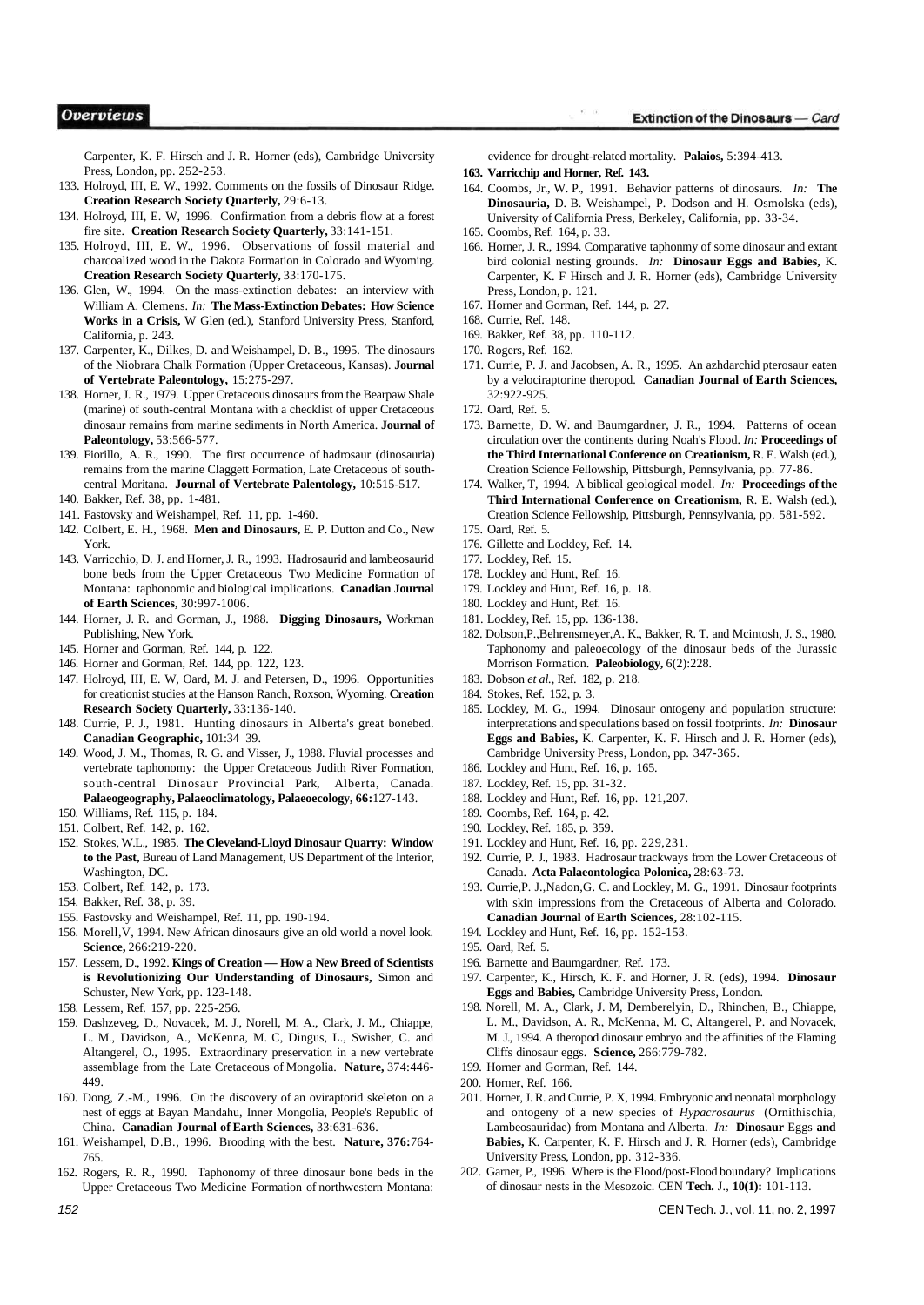- 203. Garner, P., Robinson, S., Garton, M. and Tyler, D., 1996. Comments on polar dinosaurs and the Genesis Flood. **Creation Research Society Quarterly,** 32:232-234.
- 204. Robinson, S. J., 1996. Can Flood geology explain the fossil record? **CEN Tech. J.,** 10(l):59-60.
- 205. Horner, J. R., 1982. Evidence of colonial nesting and 'site fidelity' among ornithischian dinosaurs. **Nature,** 297:675-676.
- 206. Horner, Ref. 205.
- 207. Garner, Ref. 202, p. 103.
- 208. Oard, M. J., 1996. Where is the Flood/post-Flood boundary in the rock record? CEN **Tech.** J., 10(2):273-274.
- 209. Horner and Currie, Ref. 201.
- 210. Oard, Ref. 5.
- 211. Oard,M. J., 1996. Polar dinosaurs: response to Garner, Robinson, Garton, and Tyler. **Creation Research Society Quarterly,** 32:237-239.
- 212. Horner, Ref. 166, p. 117.
- 213. Horner and Currie, Ref. 201.
- 214. Horner and Gorman, Ref. 144.
- 215. Brown, R. H., personal communication.
- 216. Holt, R., personal communication.
- 217. Horner, Ref. 22.
- 218. Garner, Ref. 202, p. 103.
- 219. Holt, R., personal communication.
- 220. Hirsch, K. F. and Quinn, B., 1990. Eggs and eggshell fragments from the Upper Cretaceous Two Medicine Formation of Montana. **Journal of Vertebrate Paleontology, 10:491-51**1.
- 221. Horner, J. R. and Weishampel, D. B., 1996. A comparative embryological study of two ornithischian dinosaurs. **Nature, 383:103.**
- 222. Varricchio, D. J., Jackson, F., Borkowski, J. J. and Horner, J. R., 1997. Nest and egg clutches of the dinosaur *Troödon formosus* and the evolution of avian reproductive traits. **Nature,** 385:247-250.
- 223. Montellano, M., 1988. *Alphadon halleyi* (Didelphidae, marsupialia) from the Two Medicine Formation (Late Cretaceous, Judithian) of Montana. **Journal of Vertebrate Paleontology,** 8:378-382.
- 224. Padian, K., 1984. A large pterodactyloid pterosaur from the Two Medicine Formation (Campanian) of Montana. **Journal of Vertebrate Paleontology,** 4:516-524.
- 225. Padian, K. and Smith, M., 1992. New light on Late Cretaceous pterosaur material from Montana. **Journal of Vertebrate Paleontology, 12:**  87-92.
- 226. Horner and Gorman, Ref. 144, pp. 113, **161.**
- 227. Horner and Gorman, Ref. 144, p. 160.
- 228. Horner, Ref. 166.
- 229. Horner, J. R. and Weishampel, D. B., 1989. Dinosaur eggs: the inside story. **Natural History, 98(1**2):66.
- 230. Fastovsky and Weishampel, Ref. 11, p. 287.
- 231. Horner and Gorman, Ref. 144, p. 160.
- 232. Horner, Ref. 22.
- 233. Lorenz, J. C, 1981. **Sedimentary and Tectonic History of the Two Medicine Formation, Late Cretaceous (Campanian), Northwestern Montana,** Ph.D. thesis, Princeton University, Princeton, New Jersey, pp. 110-117.
- 234. Gavin, W. M. B., 1986. **A Paleoenvironmental Reconstruction of the Cretaceous Willow Creek Anticline Dinosaur Nesting Locality: North Central Montana,** M.S. thesis, Montana State University, Bozeman, Montana.
- 235. Woodmorappe, J., personal communication.
- 236. Horner and Gorman, Ref. 144.
- 237. Geist, N. R. and Jones, T. D., 1996. Juvenile skeletal structure and the reproductive habits of dinosaurs. **Science,** 272:712-714.
- 238. Hirsch, K. F., 1989. Interpretations of Cretaceous and pre-Cretaceous eggs and shell fragments. *In:* **Dinosaur Tracks and Traces,** D. D. Gillette and M. G. Lockley (eds), Cambridge University Press, New York, pp. 89-97.
- 239. Jain, S. L., 1989. Recent dinosaur discoveries in India, including eggshells, nests and coprolites. *In:* **Dinosaur Tracks and Traces,** D. D. Gillette and M. G. Lockley (eds), Cambridge University Press, New York, pp. 99-102.
- 240. Hirsch, K. F, 1994. The fossil record of vertebrate eggs. *In:* **The Paleobiology** of **Trace Fossils,** S. K. Donovan (ed.),The Johns Hopkins

CEN Tech. J., vol. 11, no. 2, 1997 **153** 

University Press, Baltimore, p. 280.

- 241. Hirsch, K. F, Stadtmait, K. L., Miller, W. E. and Madsen, Jr., J. H., 1989. Upper Jurassic dinosaur egg from Utah. **Science, 243:**1711-1713.
- 242. Hirsch, Ref. 238.
- 243. Jain, Ref. 239.
- 244. Zhao, Z.-K., 1994. Dinosaur eggs in China: on the structure and evolution of eggshells. *In:* **Dinosaur Eggs and Babies,** K., Carpenter, K. F. Hirsch and J. R. Horner (eds), Cambridge University Press, London, pp. 184-203.
- 245. Hirsch, Ref. 240, pp. 269-294.
- 246. Hirsch, K. F, 1994. Upper Jurassic eggshells from the western interior of North America. *In:* **Dinosaur Eggs and Babies,** K. Carpenter, K. F. Hirsch and J. R. Horner (eds), Cambridge University Press, London, pp.137-150.
- 247. Norman, D. B., 1988. Embryos in dinosaur nests. **Nature, 332:**  202-203.
- 248. Anonymous, Ref. 20.
- 249. O'Brien, C, 1995. Dinosaur embryos spark excitement, concern. **Science,** 267:760.
- 250. Hunter, M. J., 1996. Is the pre-Flood/Flood boundary in the Earth's mantle? **CEN Tech. J.,** 10(3):344-357.
- 251. Holt, R., 1996. Evidence for a Late Cainozoic Flood/post-Flood boundary. **CEN Tech. J., 10(1):** 140-142.
- 252. Auldaney, J., 1992. Asteroids and their connection to the Flood. *In:*  **Proceedings of the Twin-Cities Creation Conference,** Northwestern College, Roseville, Minnesota, pp. 133-136.
- 253. Auldaney, J., 1994. Asteroid hypothesis for dinosaur extinction. **Creation Research Society Quarterly,** 31:11-12.
- 254. Froede, Jr., C. F. and deYoung, D. B., 1996. Impact events within the young-earth Flood model. **Creation Research Society Quarterly,**  33:23-34.
- 255. Oard, M. J., 1994. Response to comments on the asteroid hypothesis for dinosaur extinction. **Creation Research Society Quarterly,** 31:12.
- 256. Desonie, D., 1996. The threat from space. **Earth,** 5(4):29.
- 257. Holt, R., personal communication.
- 258. Holt, Ref. 251, pp. 128-167.
- 259. Oard, Ref. 208, pp. 258-278.
- 260. Morris, H. M., 1996. The geological column and the Flood of Genesis. **Creation Research Society Quarterly,** 33:49-57.
- 261. Holt, Ref. 251, pp. 131-139.
- 262. deYoung, D. B., 1994. Age of the Arizona Meteor Crater. **Creation Research Society Quarterly, 31:**153-158.
- 263. Oard, Ref. 208, pp. 271-273.
- 264. Holt, Ref. 251, pp. 128-167.
- 265. Fastovsky and Weishampel, Ref. 11, p. 391.
- 266. Oard, Ref. 5.
- 267. Archibald, J. D., 1993. Major extinctions of land-dwelling vertebrates at the Cretaceous-Tertiary boundary, eastern Montana: comment and reply. **Geology, 21:91.**
- 268. Archibald and Clemens, Ref. 95, p. 378.
- 269. Olsson, R. K. and Liu, C, 1993. Controversies on the placement of Cretaceous-Paleogene boundary and the K/P mass extinction of planktonic foraminifera. **Palaios,** 8:127.
- 270. Glen, Ref. 25, pp. 77, 78.
- 271. Schopf,T. J. M., 1981. Cretaceous endings. **Science, 211:571-572.**
- 272. Surlyk, F, 1980. The Cretaceous-Tertiary boundary event. **Nature,**  285:187-188.
- 273. Alvarez, W. and Lowrie,W., 1981. Upper Cretaceous to Eocene pelagic limestones of the Scaglia Rossa are not Miocene turbidites. **Nature,**  294:245-247.
- 274. Officer and Draker, Ref. 73, pp. 1385, 1386.
- 275. Fastovsky and Weishampel, Ref. 11, p. 385.
- 276. Fastovsky and Weishampel, Ref. 11, p. 391.
- 277. Cousin, R., Breton, G., Fournier, R. and Watt, J.-P., 1994. Dinosaur egglaying and nesting in France. *In:* **Dinosaur Eggs and Babies,** K. Carpenter, K. F. Hirsch and J. R. Horner (eds), Cambridge University Press, London, p. 57.
- 278. Sahni, A., Tandon, S. K., Jolly, A., Bajpai, S., Sood, A. and Srinivasan, S., 1994. Upper Cretaceous dinosaur eggs and nesting sites from the Deccan volcano-sedimentary province of peninsular India. *In:* **Dinosaur**